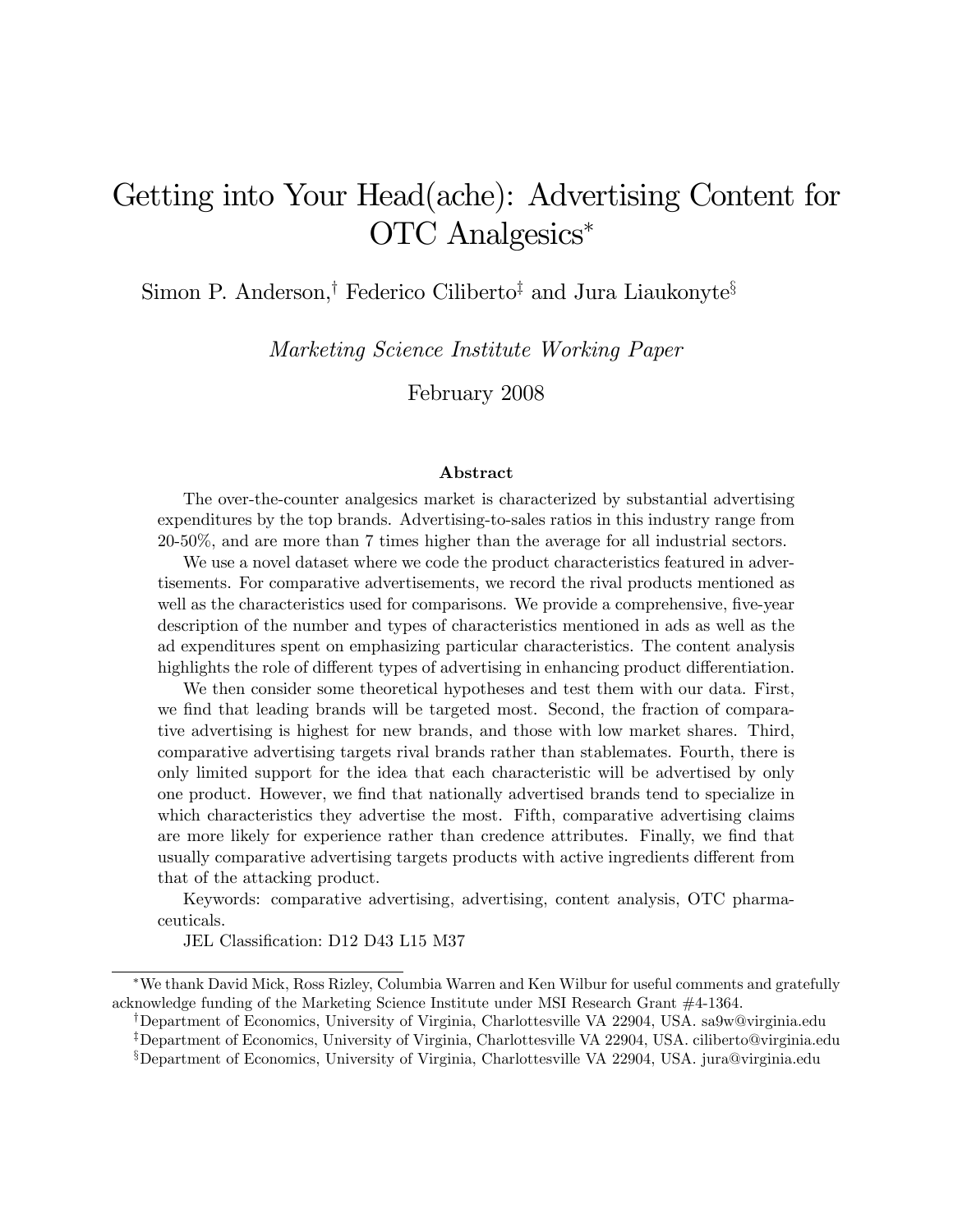# 1 Introduction

Approximately 84% of the United States population regularly uses over-the-counter (OTC) analgesics for headache, backache or other minor pain relief (Simmons Market Research, 2000). Drug stores, supermarkets and mass merchandisers sold more than \$2 billion worth of such medicine in 2005. Selling pain relief is a huge business in the United States and around the world. What makes this market especially interesting to study is the significant discrepancy between true differentiation of almost homogeneous medical products and the perceived differentiation among different brands. The gap is arguably generated by advertising: the OTC analgesics market is characterized by substantial advertising expenditures by the top brands. Advertising-to-sales ratios in the OTC analgesics industry range anywhere from 20-50% and are more than 7 times higher than the average value for all industrial sectors.<sup>1</sup> According to OTC analgesics industry practice, substantial media budgets are built to reach around 80% of the target audience over 4 times for an average 4 week period (The OTC Drug Seminar Series (2004)). Moreover, this market is characterized by a high prevalence of comparative advertising, where one brand explicitly mentions a competitor while making comparative claims about competing product features. Some brands spend as much as 30% of their revenue on comparative advertising.

Most of the previous empirical studies on comparative advertising have focused on crossindustry analysis, bundling together comparative advertising across different industries with diverse market structures (Chou et al (1987) and Harmon et al (1983)). To our knowledge no research has been done to analyze what television ads claim within an industry, and, more specifically, what product characteristics firms tend to highlight and how much they spend on emphasizing particular attributes. This study also is the first to systematically examine the nature of comparative advertising claims within a specific industry.

In this paper we only code the objective content of advertisements as quantified through their mentioning of specific characteristics and competitors. We recognize indeed that advertising may persuade through other channels than pure information, and act on emotional factors. However, we have not attempted to code such effects, for several reasons. First, the primary content of this advertising appears to be informative. Second, we want to first address (what is arguably) the purely informational content, along the lines of traditional content analysis: adding the subjective side is a very interesting topic for further extensions. Third, given the subjective nature of the coding and the large sample size of ads, coding

<sup>&</sup>lt;sup>1</sup>The OTC analgesics products fall within the "Pharmaceutical Preparations" sector (SIC 2834), which has a 4.8% advertising-to-sales ratio. The average advertising-to-sales ratio of all industrial sectors is only 3.2% (Schonfeld and Associates, 2005).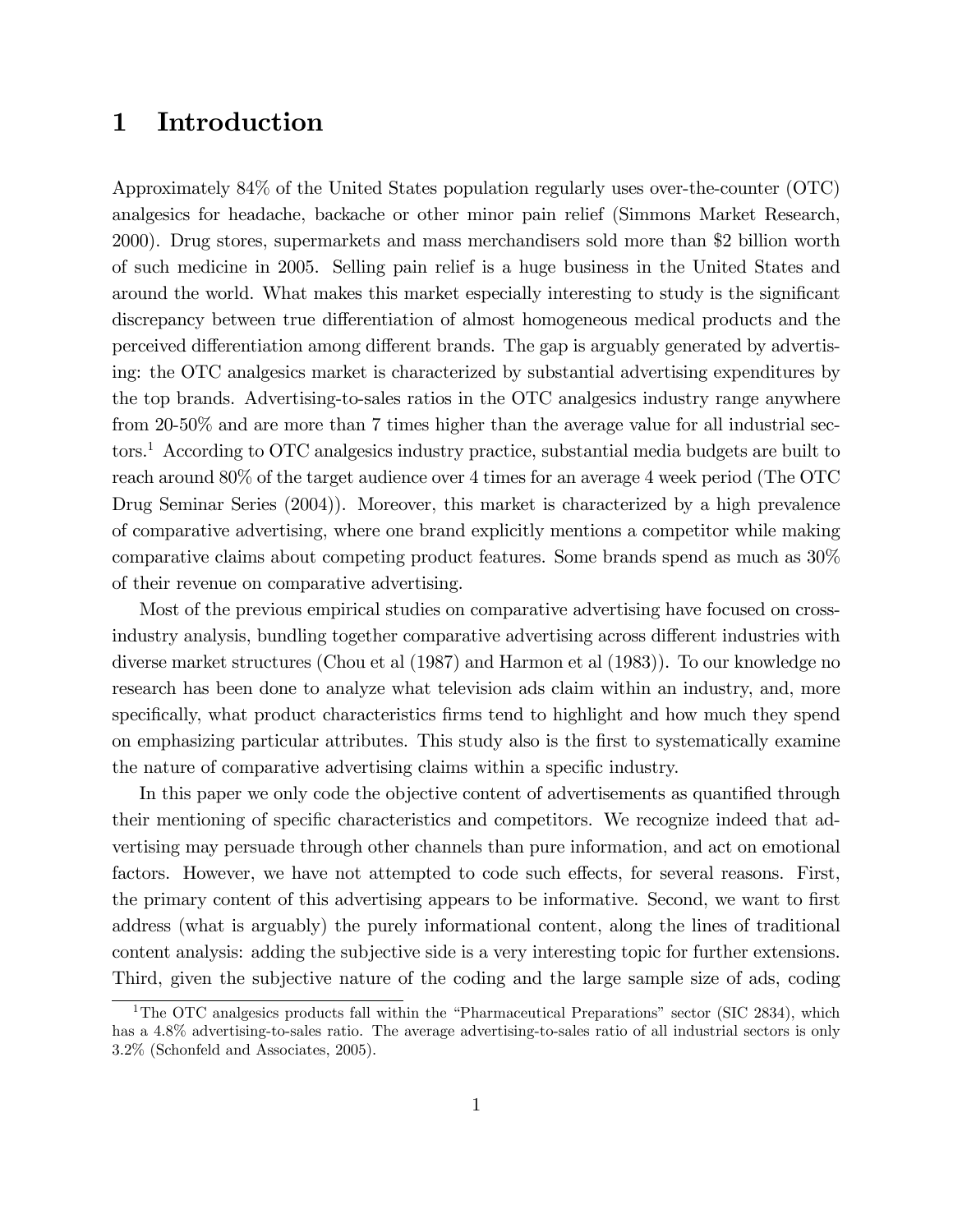would also involve some noise, and necessitate frequent consistency checks.

There are a number of important managerial issues to which this research is relevant. What methods are used to differentiate seemingly quite homogeneous products? Do market leaders use comparative advertising and why? What types of ads and what types of claims do Örms make about their rival products? Can aggressive advertising be used to restore brand name value and market share following a negative exogenous news shock? These are some of the issues we try to address in this paper.

The paper is organized as follows. In the next section we review the literature on content analysis and comparative advertising. Section 3 provides useful U.S. OTC analgesics market background. In sections 4 and 5 we contrast the "true" and perceived product differentiation existing in this market. The data and coding methodology are described in Section 6. Results of the advertising content analysis are presented in Section 7. In Section 8 we construct several hypotheses and test them against our data. Section 9 concludes. Finally, medical terminology relevant to our research is explained in the Appendix.

### 2 Literature Review

The theoretical economics literature on comparative advertising is very limited, although marketing research documents the phenomenon and analyzes its effectiveness thoroughly. Much of this literature (see Bagwell (2007) for a recent survey) has concentrated on normative economic questions (e.g., do firms reach the socially optimal number of consumers?). The first paper to address the issue of product heterogeneity by modeling consumer imperfect information about product characteristics was Anderson and Renault (2007). There are several theoretical attempts to model why comparative advertising arises in equilibrium and how it affects consumer and firm behavior. Barigozzi, Garella, and Peitz (2003) show that comparative advertising has a different signaling potential than generic advertising, since the comparative claim will be perceived by rational consumers to be more credible. Aluf and Shy  $(2001)$  model comparative advertising using a Hotelling-type model of product differentiation as shifting the transport cost to the rival's product. Anderson and Renault (2007) show that if the product is low quality, the Örm will advertise detailed product information that enables consumers to determine their matches, while the firm with the high quality product will not. Shy (1995) argues that in the case of differentiated products, comparative advertising informs consumers about the difference between the brand they have purchased in the past and their ideal brand. In this case, it is likely that comparative advertising is meaningless for the inexperienced consumer because she would not comprehend an ad involving a comparison of the brands' attributes.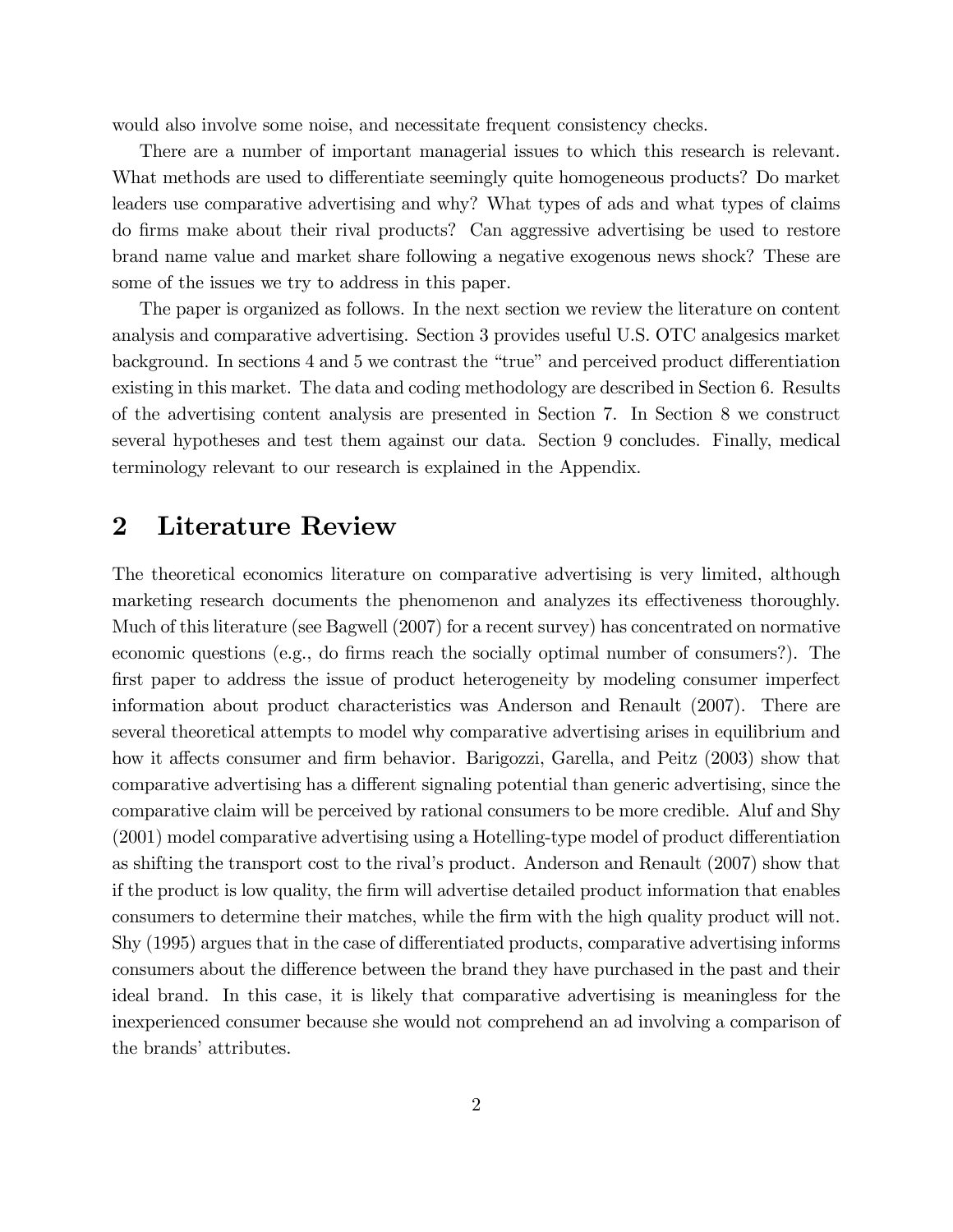The marketing literature indicates that consumers in behavioral studies pay more attention to, and are generally more aware of, products after viewing comparative advertising relative to generic advertising (Grewal et al (1997)). Pechmann and Stewart (1990) suggest that 60% of all ads are indirectly comparative and 20% contain direct comparative claims. Whether this implies more competition is not clear. Rose et al (1993) point out that it is difficult to differentiate between whether consumers are making better informed decisions or are simply more persuaded by comparative advertising.

In the marketing literature, "content analysis" compares content across cultures (e.g., Madden, Caballero, and Matsukubo, 1986), over time (e.g., Bruce L. Stern and Alan Resnik, 1991), across media (e.g., Avery M. Abernethy and George R. Franke, 1996), and across different regulatory regimes (e.g., Abernethy and Franke, 1998). The seminal paper by Resnik and Stern (1977) postulated 14 categories of "information cues". The information cues include price, quality, performance, availability, nutrition, warranties, etc. In a survey of other papers, Abernethy and Franke (1996) present the results for an average over 4 studies of U.S. television advertising and show that the mean number of cues was 1.06, with only 27.7% having two or more cues, and 37.5% having no cues.

The marketing studies mentioned above, however, do not address any comparative advertising content, which is a significant component in some advertisements. Our paper aims to use the methodology of content analysis extended to comparative advertising. In addition, our research isolates a single industry, enabling us to consistently set product attribute categories and test which ones are most advertised in a comparative way.

# 3 Overview of the OTC Analgesics Industry

The OTC analgesics market covers pain-relief medications with four major active chemical ingredients. These are aspirin, acetaminophen, ibuprofen and naproxen sodium. The nationally advertised brands for each of these segments are such familiar brand names as Tylenol (acetaminophen), Advil and Motrin (ibuprofen), Aleve (naproxen sodium), Bayer (aspirin or combination), Excedrin (acetaminophen or combination), Midol and Pamprin (varying formulas for menstrual pain relief).

The industry is highly concentrated - the top 6 brands account for approximately 71% of the dollar market share. Generic store brands account for another 26%. The main brands (with national advertising), their market shares (calculated from our data), their ingredients, and ownership are given in Table 1 below.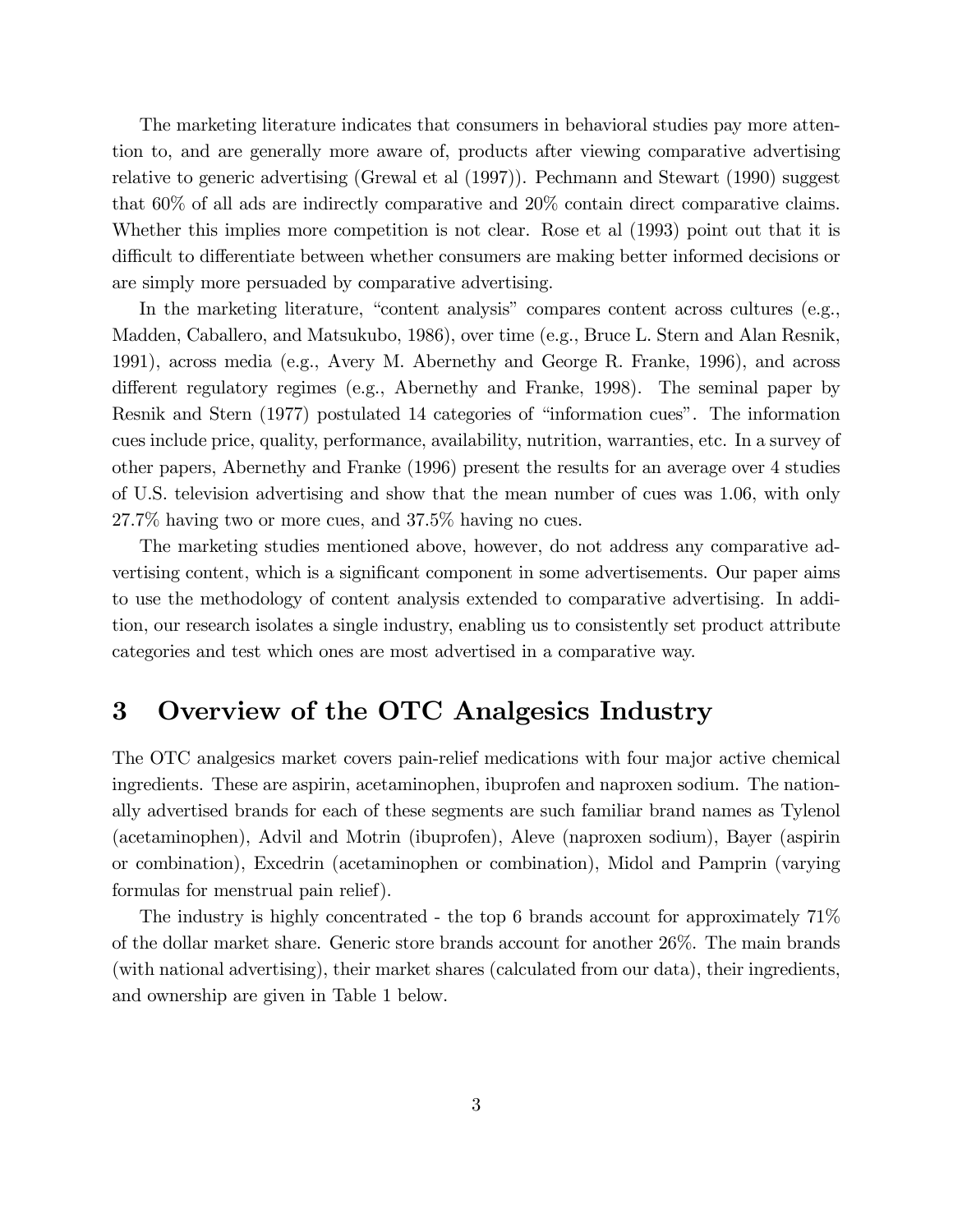| <b>Brand</b> | Ownership | <b>Active</b><br>Ingredient | Average<br>Price* | <b>Market</b><br>share | Advert.<br>share | <b>TA/Sales</b> | <b>CA/Sales</b> | <b>CA/TA</b> |
|--------------|-----------|-----------------------------|-------------------|------------------------|------------------|-----------------|-----------------|--------------|
| Advil        | Wyeth     | IB                          | 3.75              | 16.49%                 | 20.88%           | 23.54%          | 14.17%          | 60.21%       |
| Aleve        | Bayer     | <b>NS</b>                   | 3.77              | 7.91%                  | 13.88%           | 32.60%          | 20.08%          | 61.60%       |
| <b>Bayer</b> | Bayer     | <b>ASP</b>                  | 2.75              | 5.45%                  | 9.22%            | 31.43%          | 5.65%           | 17.98%       |
| Excedrin     | Novartis  | <b>ACT</b>                  | 3.63              | 8.39%                  | 12.75%           | 28.24%          | 2.90%           | 10.28%       |
| Midol        | Bayer     | ACT/NS/IB                   | 5.60              | 1.67%                  | 2.29%            | 25.55%          | 22.37%          | 87.55%       |
| Motrin       | McNeil    | IB                          | 3.65              | 5.58%                  | 8.71%            | 28.99%          | 8.53%           | 29.41%       |
| Pamprin      | Chattem   | ACT/NS/IB                   | 4.29              | 0.56%                  | 0.62%            | 20.38%          | 5.02%           | 24.65%       |
| Tylenol      | McNeil    | ACT                         | 3.29              | 27.88%                 | 31.65%           | 21.10%          | 1.78%           | 8.42%        |
| Generic      |           |                             |                   |                        | 0%               | $0\%$           | 0%              | 0%           |
|              |           | <b>ACT</b>                  | 2.03              | 8.40%                  |                  |                 |                 |              |
|              |           | IB                          | 2.74              | 9.02%                  | 26.06%           |                 |                 |              |
|              |           | <b>NS</b>                   | 2.83              | 1.61%                  |                  |                 |                 |              |
|              |           | <b>ASP</b>                  | 1.32              | 6.44%                  |                  |                 |                 |              |

\*average price of a representative 24 pill bottle of regular strength tablets.

ACT-Acetaminophen; IB-Ibuprofen; NS-Naproxen Sodium; ASP-Aspirin

TA-Total Advertising; CA-Comparative Advertising

Table 1. OTC Analgesic Brands and Market Shares, 2001-2005 data.

Although each of the drugs generally treat pain, fevers and headaches (hence implying that they are close substitutes), there are some differences between analgesic types. While aspirin, naproxen sodium and ibuprofen are non-steroidal anti-ináammatory drugs (NSAIDs), acetaminophen is not. In general, ibuprofen and naproxen are more potent pain relievers, i.e., they reduce more pain than the same dose of acetaminophen or aspirin. On the other hand, acetaminophen is considered to be the safest pain reliever because it does not block prostaglandins, and therefore does not cause any gastrointestinal (GI) bleeding. However, even though acetaminophen reduces pain and fever, it does nothing for inflammation. Additionally, high doses of acetaminophen may damage the liver. Aspirin is the only pain reliever shown to reduce the risk of heart attack.

As we discuss in more detail below, all active ingredients deliver pain relief, but their effectiveness and safety profiles differ greatly. Choosing an OTC pain reliever involves balancing effectiveness for a particular ailment with its side effects, but these are not necessarily known to the buying public.

# 4 *'True*" Differentiation

From a consumer's perspective, finding simple relief for a headache or aching back is troublesome. The myriad of choices in the drug store aisle is enough to exacerbate the headache.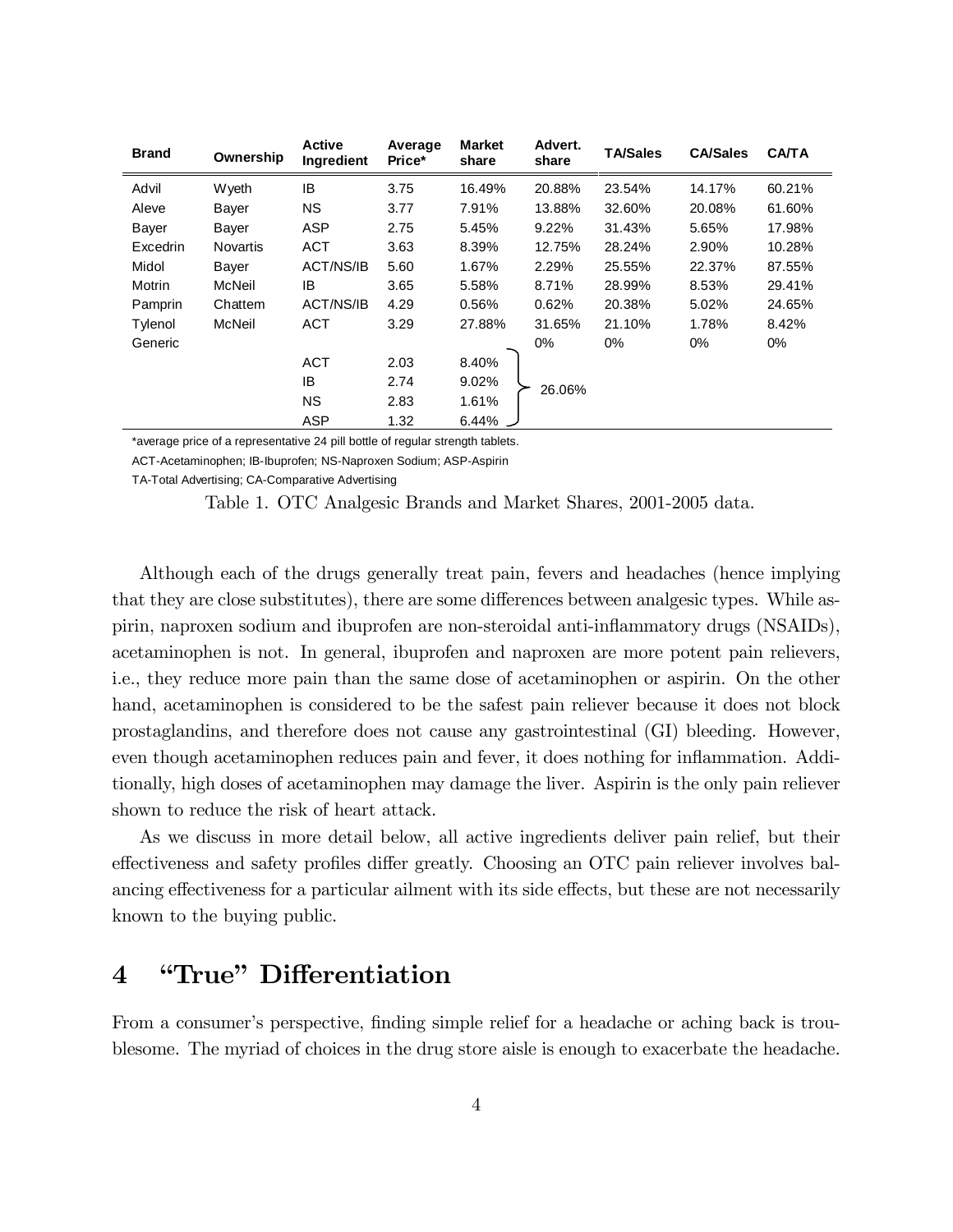The product shelf is a maze of confusing labels, diverse pill forms and claims of body-part specific relief.

As noted above, almost all pain relief products are based on four active ingredients but packaged and advertised in numerous ways to appeal to different consumer needs. This observation leads us to emphasize the role of advertising in this industry, and hypothesize about perceived product (and quality) differentiation in consumers' eyes.

Clinically, all four main active ingredients have varying degrees of side effects  $-\text{including}$  $g$ astrointestinal, cardiovascular, kidney and liver problems  $-\text{ which can become dangerous}$ if the products are taken at more than the advised dosage. Because people react to each ingredient differently, clinical pain researchers are hesitant to assign superiority to any single drug. Active ingredients differ in potential medical risks that they entail and in the efficiency of pain relief. The analysis of inherent drug characteristics is important for our research, because we will use these measures in evaluating the credibility of comparative advertising claims.

#### 4.1 Quantitative Measures of OTC Analgesic Characteristics

The medical literature provides objective risk and efficiency measures for each product, based on its active ingredient (or combination of ingredients), strength and recommended dosage.<sup>2</sup>

There are definitive maximum doses and durations of therapy for each active ingredient. Differences exist across different active ingredients in terms of the important safety issue of the potential for gastrointestinal (GI) toxicity and cardiovascular (CV) risk.

We attempt to quantify or rank all the true characteristics that were used in advertising associated with each active ingredient. First, we interpret claims concerning strength (e.g., "strong," "stronger," "tougher on pain") as the maximum level of pain relief achieved. Second, we interpret "fast" as the time taken to achieve a perceptible or meaningful pain relief (in medical literature terminology: onset to perceptible pain relief). Third, such claims as ìlong lastingî are interpreted as a duration of meaningful pain relief. Fourth, we use NNT (Number Needed to Treat) measure to approximate analgesic efficiency claims<sup>3</sup>.

The relative risk<sup>4</sup> and efficiency (as expressed by NNT) differences are summarized in Table 2.

<sup>2</sup>The material in this section is based on Hersh, Moore and Ross (2000), Circulation (2006), and Oxford League Table of Analgesic Efficacy (http://www.jr2.ox.ac.uk/bandolier)

 $3$ NNT is a standard efficiency measure used in the pain relief evaluation literature. See Appendix B for an explanation of how NNT is calculated.

<sup>&</sup>lt;sup>4</sup>See Appendix B for an explanation of how RR is calculated.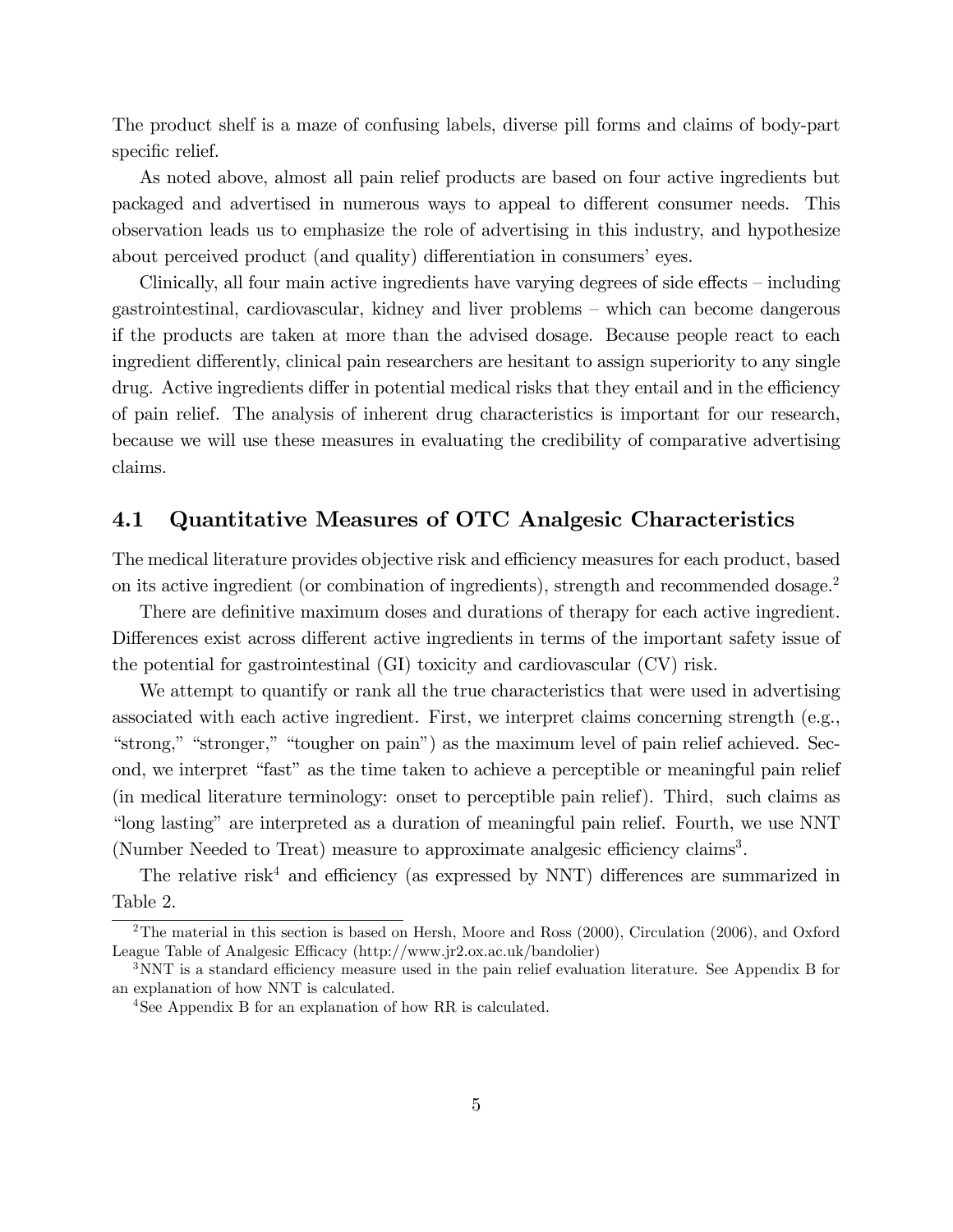| <b>Active</b><br>Ingredient | Dosage, mg.<br>(maximum daily, mg) | <b>GIRR</b><br><b>Measure</b> | <b>CV RR</b><br><b>Measure</b> | <b>NNT</b><br><b>Measure</b> |
|-----------------------------|------------------------------------|-------------------------------|--------------------------------|------------------------------|
| Aspirin                     | 325-1000, every 4-6h (4000)        | 3.1                           | 1.07                           | 4.0                          |
| Acetaminophen               | 325-1000, every 4-6h (4000)        | 1.0                           | 1.35                           | 3.8                          |
| <b>Ibuprofen</b>            | 200-400, every 4-6h (1200)         | 2.0                           | 1.44                           | 2.4                          |
| Naproxen Sodium             | 220-440, every 8-12h (660)         | 9.1                           | 1.44                           | 2.3                          |

Table 2. Clinical Characteristics of OTC Analgesics (Hersh, Moore and Ross (2000); Oxford League Table of Analgesic Efficacy).

The locations of the main active ingredients in the space of characteristic (data from Table 2) which are most frequently used in comparative advertising claims are plotted in Figure 1.



Figure 1. Location of Active Ingredients in the Characteristics Space.

After extensive review of the medical literature we were able to assign each active ingredient with a relative efficiency rank in one of 3 categories discussed above.<sup>5</sup> Note that this ranking is sufficient for us to verify comparative claims and establish relative advantage of specific agents. These rankings were created based on maximum recommended dosage (single dose): Ibuprofen  $-400$ mg; Naproxen Sodium $-440$  mg; Aspirin  $-1000$ mg; Acetaminophen  $-$ 

<sup>&</sup>lt;sup>5</sup>We reviewed a number of medical journal articles trying to come up with the unique quantitative measures for the other three efficiency characteristics (maximum level of pain relief achieved, onset to perceptable pain relief and duration of meaningful pain relief). The most common occurence in medical articles was a comparison of only two or three active ingredients. We could not aggregate information from multiple articles due to the fact that different studies were based on different AI dosages or type of pain cured. See Appendix C for a list of references that we used to rank analyzed active ingredients.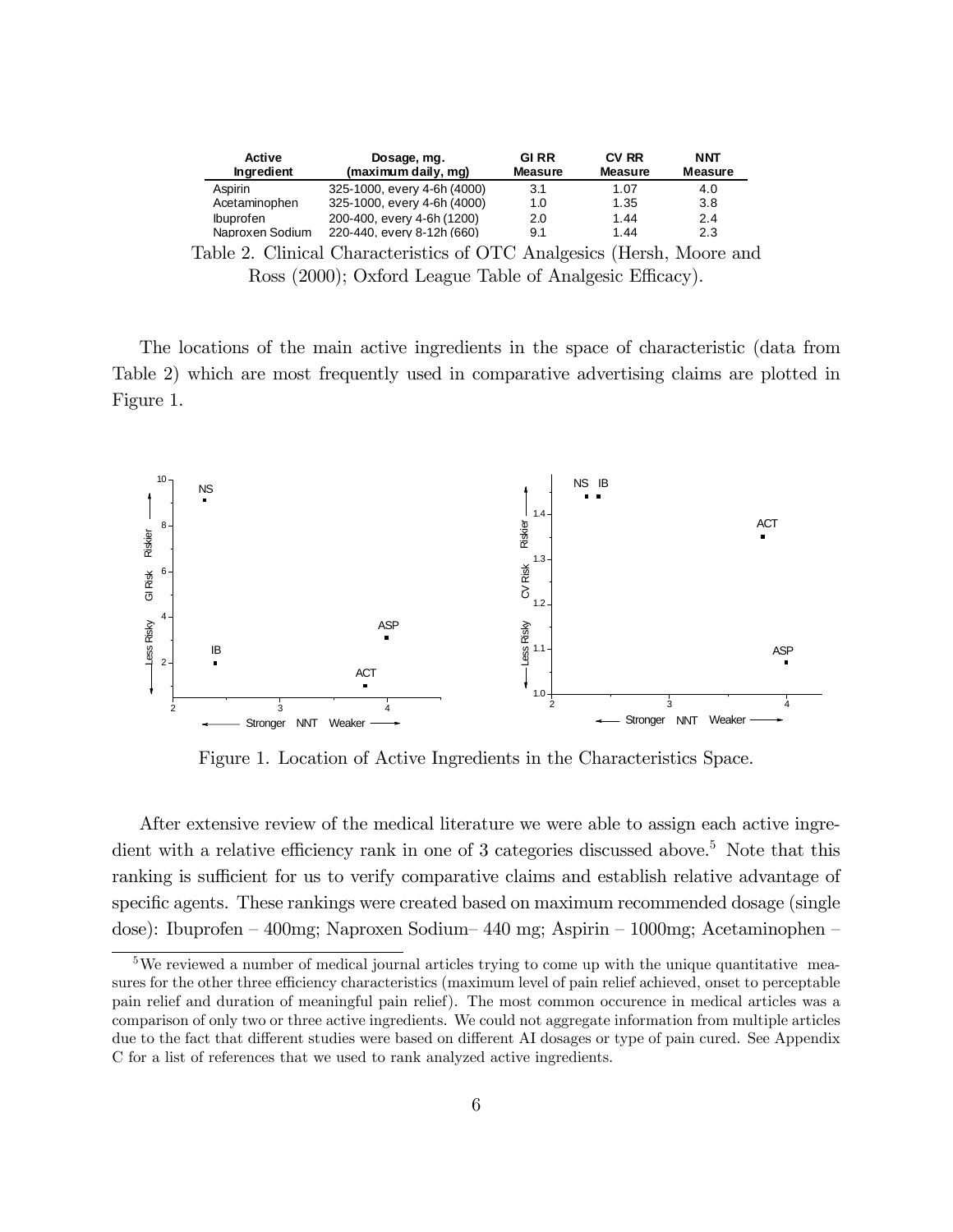1000mg. These measurements enable us to identify the relative locations of all the products in the characteristics space.

| <b>Time to Perceptible</b>                                                    | Maximum pain relief                               | Duration of meaningful                                                     |
|-------------------------------------------------------------------------------|---------------------------------------------------|----------------------------------------------------------------------------|
| Pain relief (Fast)                                                            | achieved (Strength)                               | time relief (Longevity)                                                    |
| Soluble Ibuprofen<br>Ibuprofen<br>Acetaminophen<br>Naproxen Sodium<br>Aspirin | Naproxen<br>Ibuprofen<br>Acetaminophen<br>Aspirin | Naproxen Sodium<br>Ibuprofen/Soluble Ibuprofen<br>Acetaminophen<br>Aspirin |

Table 3. Relative Ranking of Efficiency Measures (starting from the most effective).

# 5 Perceived Differentiation

Competing brands, as directed by the FDA, contain the exact same dosage of active ingredient. Advil, for example, contains 200 milligrams of ibuprofen, as does competing brand Motrin IB. Extra Strength Tylenol contains 500 milligrams of acetaminophen, as does Extra Strength Excedrin, which also includes a small amount of caffeine. There are even different products with the same brand name that have identical medical formulas. In 2000, the FDA permitted drug companies to label pain products as "migraine relievers". Migraine products carry different instructions and labels, but that labeling does not guarantee any difference in actual pain medicine. A closer look at the fine print on the labels confirms that each "migraine" product is the same as the regular version. Each tablet or caplet of Motrin Migraine contains the same 200 milligrams of ibuprofen, the active ingredient, as regular Motrin. The same is true for the ibuprofen-based Advil and Advil Migraine.

The only difference between Excedrin Migraine and Excedrin Extra Strength or Tylenol 8 Hour and Tylenol Extra Strength is the box. The tablets in each contain the same amounts of aspirin, acetaminophen and caffeine– the pain reliever's active ingredients. During our analyzed period, Tylenol is the leader in creating product differentiation, offering its Extra Strength Tylenol in six different pill forms as well as a liquid. There are also Tylenol versions for menstrual pain, migraine, arthritis and pain relief with sleep aid. Advil and Aleve are packaged in three pill forms, and Bayer offers a safety-coated aspirin pill. (See Table 8 in the Appendix for the complete list of advertised products and their ingredients).

Building brand trust via the channel of advertising is also an essential part of building and restoring perceived product quality. In late 2004, the FDA publicly announced that clinical study evidence indicated that patients taking naproxen sodium (Aleve) may be at an increased risk of suffering heart attack or stroke. The public press widely and immediately reported negative news about Aleve, unleashing a media frenzy that caused one of the largest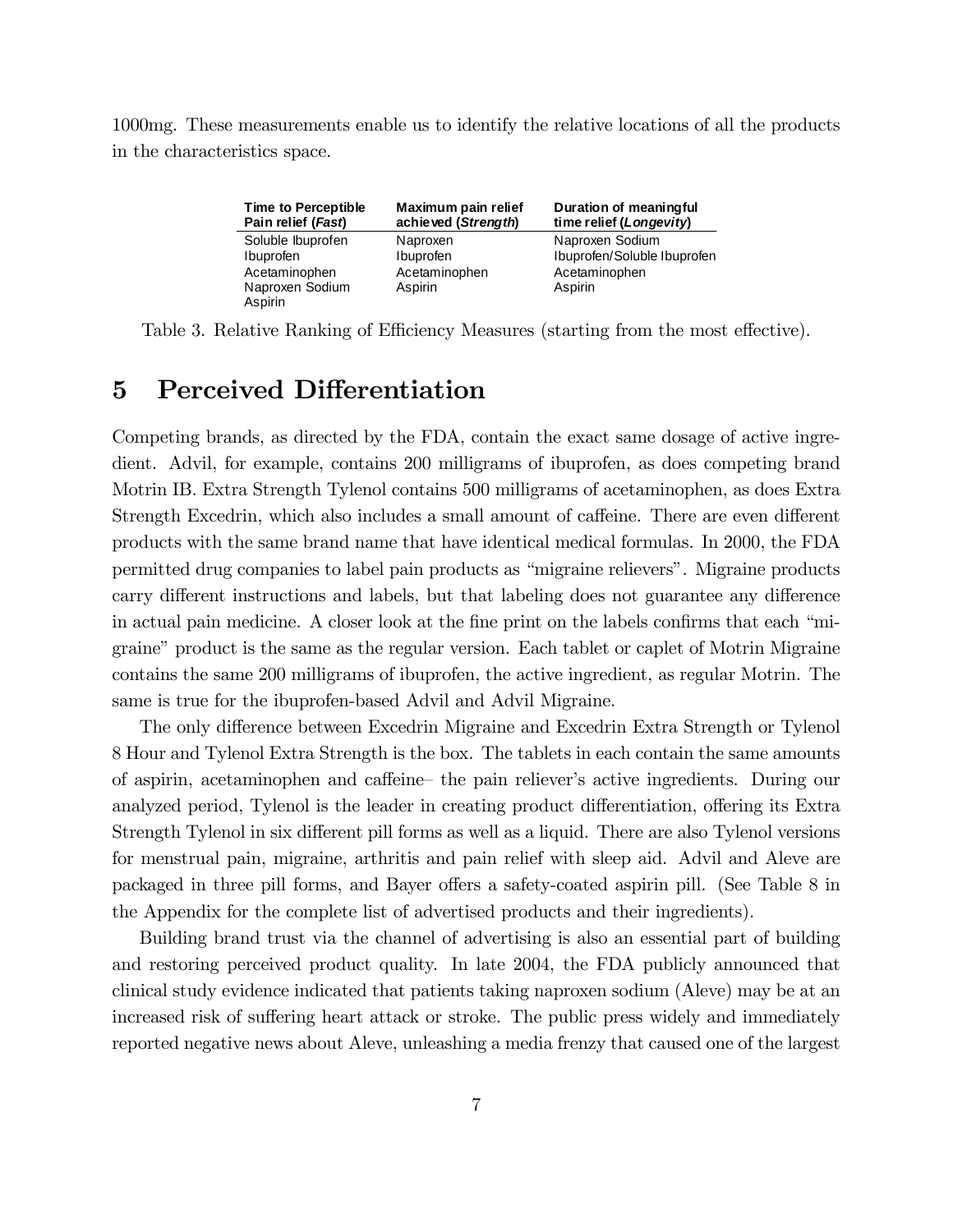crises in the OTC analgesics industry. Headlines like  $A\$ Aleve  $A$  the latest drug to cause Heart attacksî were found in almost every news stand. By the end of January 2005, sales of Aleve plummeted by over  $50\%$  suffering the largest decline in brand history.<sup>6</sup> The aggressive "Good News" and personal testimonials advertising campaigns were designed to demonstrate Aleve's safety and efficacy in a way that would restore confidence in the brand. The shock was softened and eventually turned around by advertising.

Additionally, in this market we observe a lot of products of similar or identical quality, where cheaper generic products do not advertise and have lower market shares. There exists a lingering perception that generics are somehow inferior to their brand-name counterparts. However, all drugs are subject to the same regulatory scrutiny by the FDA. They must contain the same active ingredient as the brand-name product, and generic drug makers have to prove their product is just as safe and effective with the same quality, purity, and potency.<sup>7</sup>

Firms concede that there is little to differentiate the medicine in the pills, especially when there is a legal FDA restriction concerning strength and safety for over-the-counter use of certain analgesic agents. This confirms our suspicion that the market is saturated with products that from a true quality perspective are almost identical, yet there is perceived differentiation in this market.

In this section we underscore that advertising generates perceived product differentiation and quality in this market. If all of the characteristics of a good were readily measurable and verifiable, then their value would be known to the consumer and advertising should not affect demand for the good. In some cases, the product is so intricate that its characteristics and its worth are not fully understood by the average consumer. OTC analgesics products are indeed characterized by a quality aspect that is sufficiently complex and involves medical terminology. In this case, assuming that all consumers are aware of the existence of all available OTC analgesics in the market, advertising affects the consumer's perception of the quality of goods by supplying information about the product. Consumers derive from advertising an improved perception of the quality of the product, which heavily depends on the value of the attributes advertised and additional information transmitted by advertising.

 ${}^{6}$ Aleve Case History. Real People Campaign (2006)

 $^{7}$ http://www.fda.gov/cder/consumerinfo/generics q&a.htm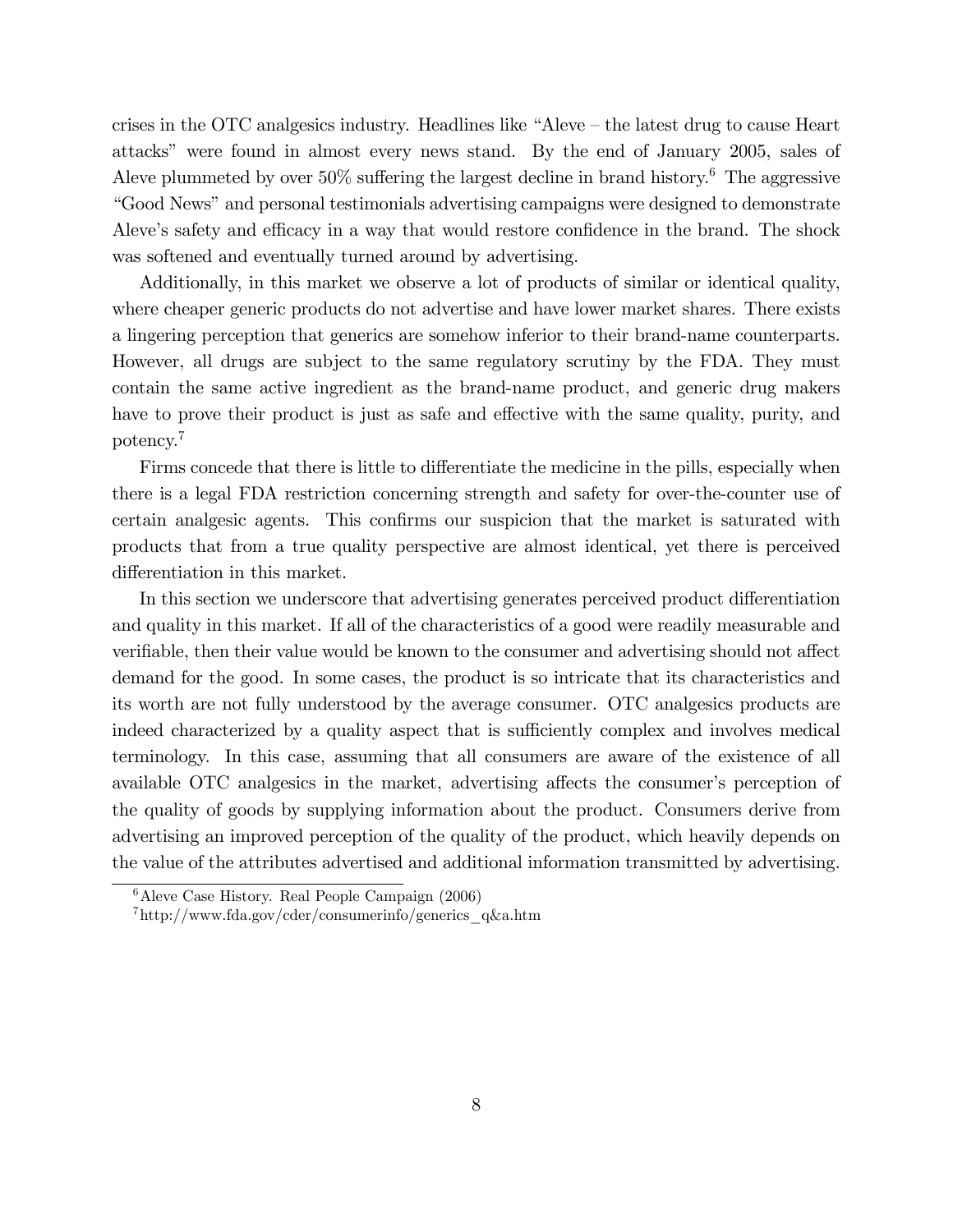### 6 Data

#### 6.1 Datasets

The data that we use for the analysis consist of (1) product level data and (2) advertising data. In addition to these 2 datasets we also use (3) consumer level data prepared by Simmons Market Research. The product level data were purchased from AC Nielsen and consist of 4 week observations<sup>8</sup> of average prices, dollar sales and dollar market shares of any OTC pain reliever sold in the U.S. national market during the 5 years from 2001 through 2005. Data is disaggregated down to the individual UPC (Universal Product Code) level.

The majority of products in the dataset fall under the category "headache medicine," but pain remedies in the arthritis and menstrual analgesics categories are included in the dataset as well. We have data on essential product attributes: active ingredient, strength (regular, extra strength, etc. as regulated by the FDA), pill type (caplet, tablet, gelcap, etc.), number of pills contained in the product, and purpose (menstrual, migraine, arthritis, general, children, etc.).

Advertising data were purchased from TNS-Media Intelligence. This novel dataset contains not only monthly advertising expenditures and units for 2001-2005 for each product advertised in the OTC analgesics category, but also video and image files of all advertisements. While the advertising numbers include expenditures on multiple media, almost all of the advertising budgets were spent on broadcast television advertising, including network, cable, and spot TV.

The availability of such a rich dataset enables us to include advertising content (focusing on comparative advertising) in the analysis of this market. The characteristics of each product revealed in the advertisements are coded and, in the case of comparative advertisements, the rival products mentioned are recorded as well as characteristics on which the comparative statements were based. Such coding generates matrices of advertised characteristics and the cross targeting of brands via comparative advertising.

Finally, consumer level data comes from the Survey of Media and Markets conducted by Simmons Market Research Bureau. Simmons collects data on individual media habits, product usage and demographics from about 20,000 households annually. This dataset has rich information on the brand choices of OTC analgesics, frequency and purpose of use, exposure to media and demographic characteristics (age, sex, income, etc.). An example of Simmons data is given in Table 4.

These data suggest that there are several consumer types in the market: those with

<sup>8</sup>Product level data was normalized to monthly frequency to match the advertising data frequency.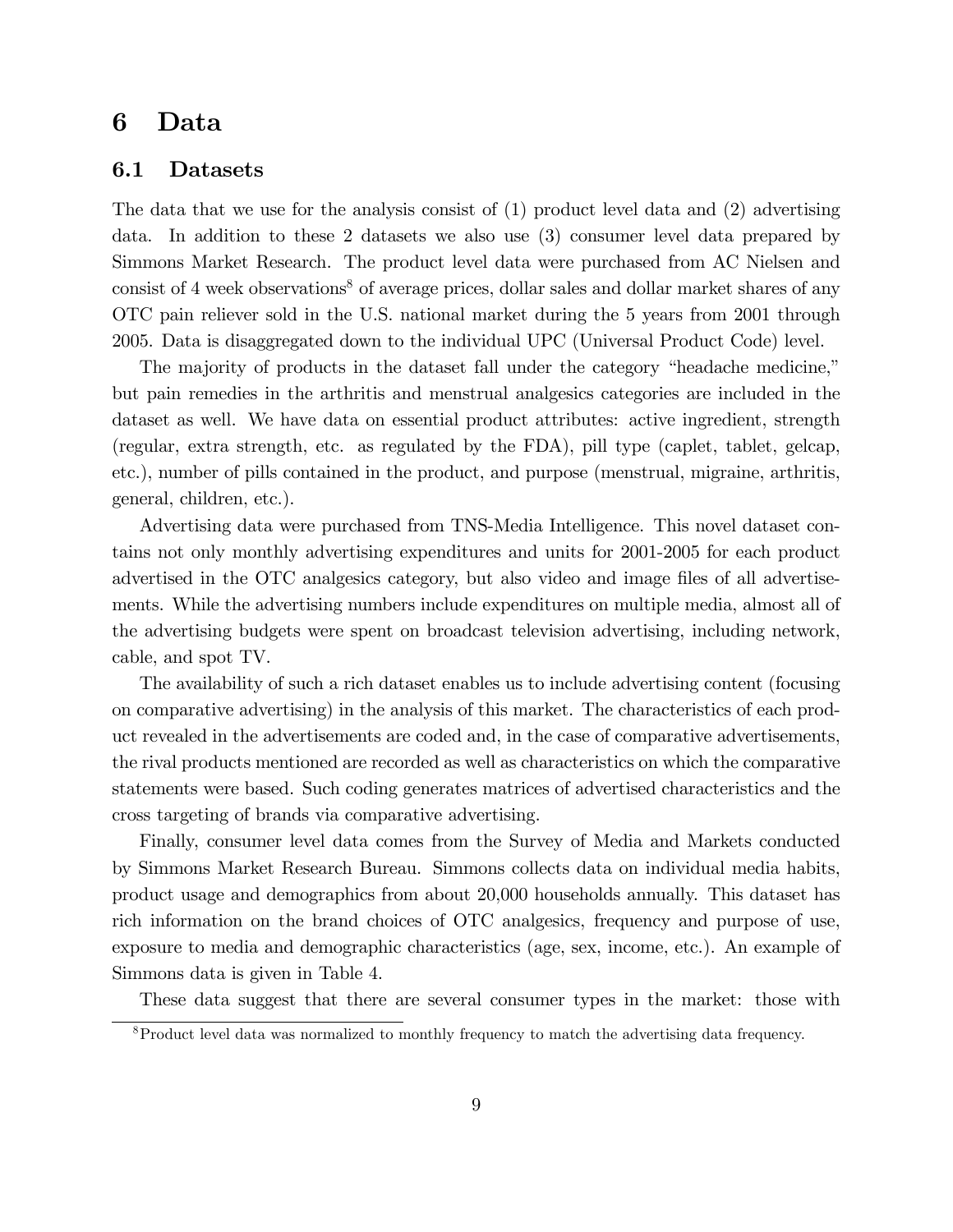infrequent needs, (headache, muscle ache, etc.) those with moderate but not constant needs (backache, menstrual pain), and those with constant needs (arthritis). This trichotomy alerts us to expect price discrimination across groups with different valuations among groups, sorted by different pill bottle sizes.

| <b>Purpose of Use</b>   | Proportion<br>Using |
|-------------------------|---------------------|
| Headaches               | 54.58%              |
| Other Muscle/Body Aches | 26.34%              |
| Colds, Flu and Fever    | 25.18%              |
| Backaches               | 21.38%              |
| Menstrual Pain          | 11.24%              |
| Arthritis or Rheumatism | 10.87%              |
| Other Pain              | 16.25%              |

Table 4. Purpose of use of OTC Analgesics.

#### 6.2 Coding of the Advertisements

There were 4503 individual commercials during 2001-2005. Out of 4503 commercials 346 had missing video files. We should note that usually each individual video was shown multiple times. The total number of commercials shown over the 5 year period in all types of media is a staggering 595,216. We watched all included ads, and recorded mentioned characteristics. We also decided whether the characteristic could be classified as an experience or as a credence characteristic.<sup>9</sup> We elaborate on the types of characteristics and the importance of their distinction in Section 8. The following characteristics were recorded:

 $(1)$  Whether the commercial had any comparative claims – explicitly comparing to any other products.

(2) If a commercial was comparative, what was the comparative claim:

- a) Faster (experience)
- b) Less drug interference/safer (credence)
- c) Stronger, As strong (experience)
- d) More Effective (experience)
- e) Longer Lasting (experience)
- f) More Popular (credence)
- g) Fewer Pills (credence)

<sup>&</sup>lt;sup>9</sup>The distinction follows that developed by Nelson (1970): Experience characteristics - consumers cannot determine them before they buy the product, but consumption allows consumers to assess them; Credence characteristics - consumers cannot check the presence or evaluate credence characteristics, even after the consumption experience. They must trust the seller or the quality indicators.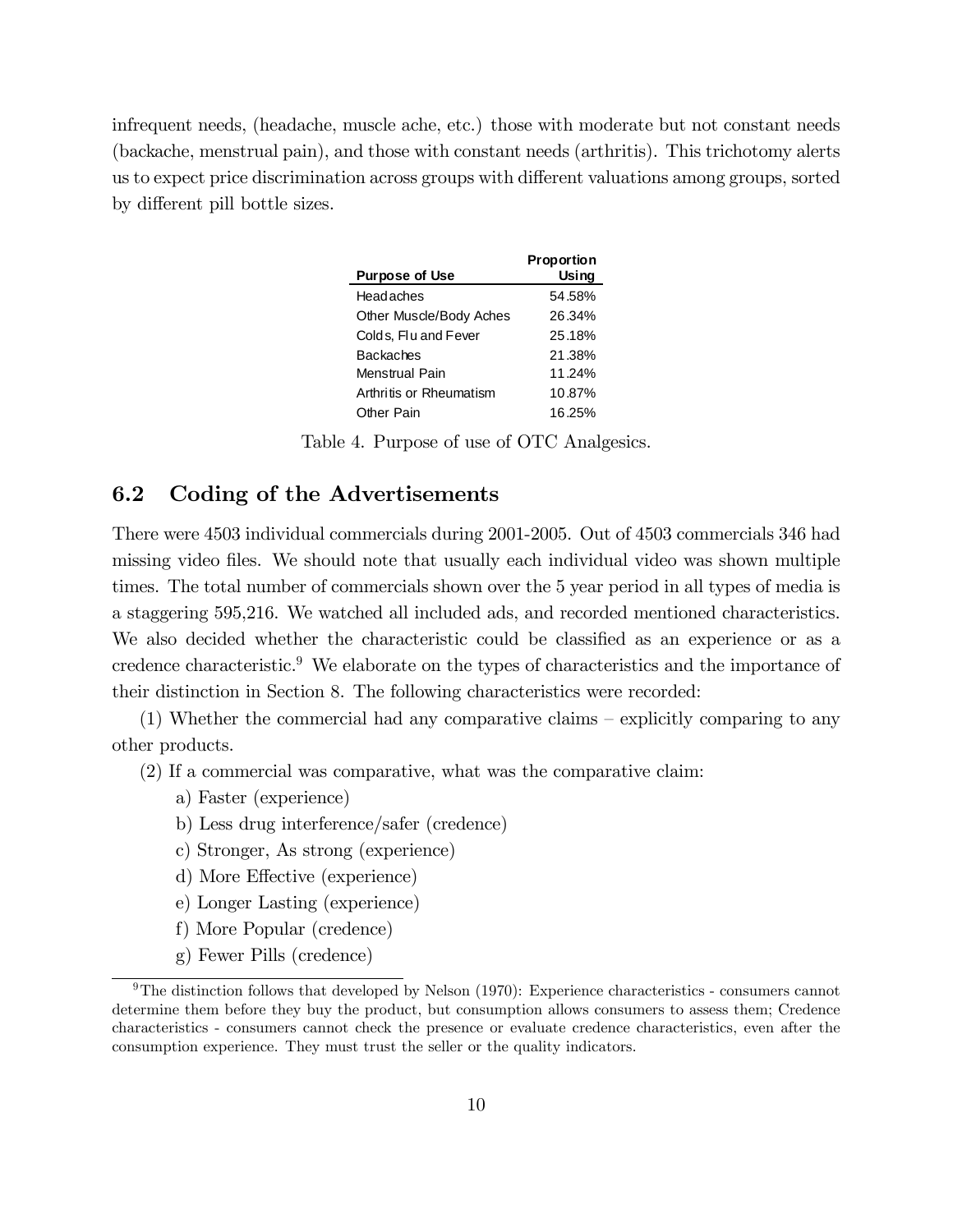- h) Better for Arthritis (experience)
- i) More doctor/pharmacist recommended (credence)
- j) Also against heart attack (credence)
- k) Against all menstrual syndromes (experience)
- (3) If a commercial was comparative, which brand (class of drugs) was it compared to:
	- a) Advil
	- b) Tylenol
	- c) Aleve
	- d) Aspirin
	- e) Other regular
	- f) Other Ibuprofen/NSAID
	- g) Prescription
- (4) What characteristics were mentioned in ad (in a noncomparative way):
	- I Purpose of drug
		- a) Legs/muscle (experience)
		- b) Menstrual (experience)
		- c) Back (experience)
		- d) Arthritis (experience)
		- e) Heart attack (experience)
		- f) Sinus (experience)
		- g) Sleep (experience)
		- h) Headache (experience)
		- i) Children's (experience)
	- II Characteristics indicating efficiency and/or safety
		- a) Trusted/Safe (credence)
		- b) Long lasting (experience)
		- c) Strong (experience)
		- d) Fast (experience)
		- e) Gentle on stomach (experience)
		- f) Doctor Recommended (credence)
	- III Other characteristics
		- a) Every pain relief (credence)
		- b) Non habit forming (credence)
		- c) New product (credence)
		- d) Warning: overdose, label (credence)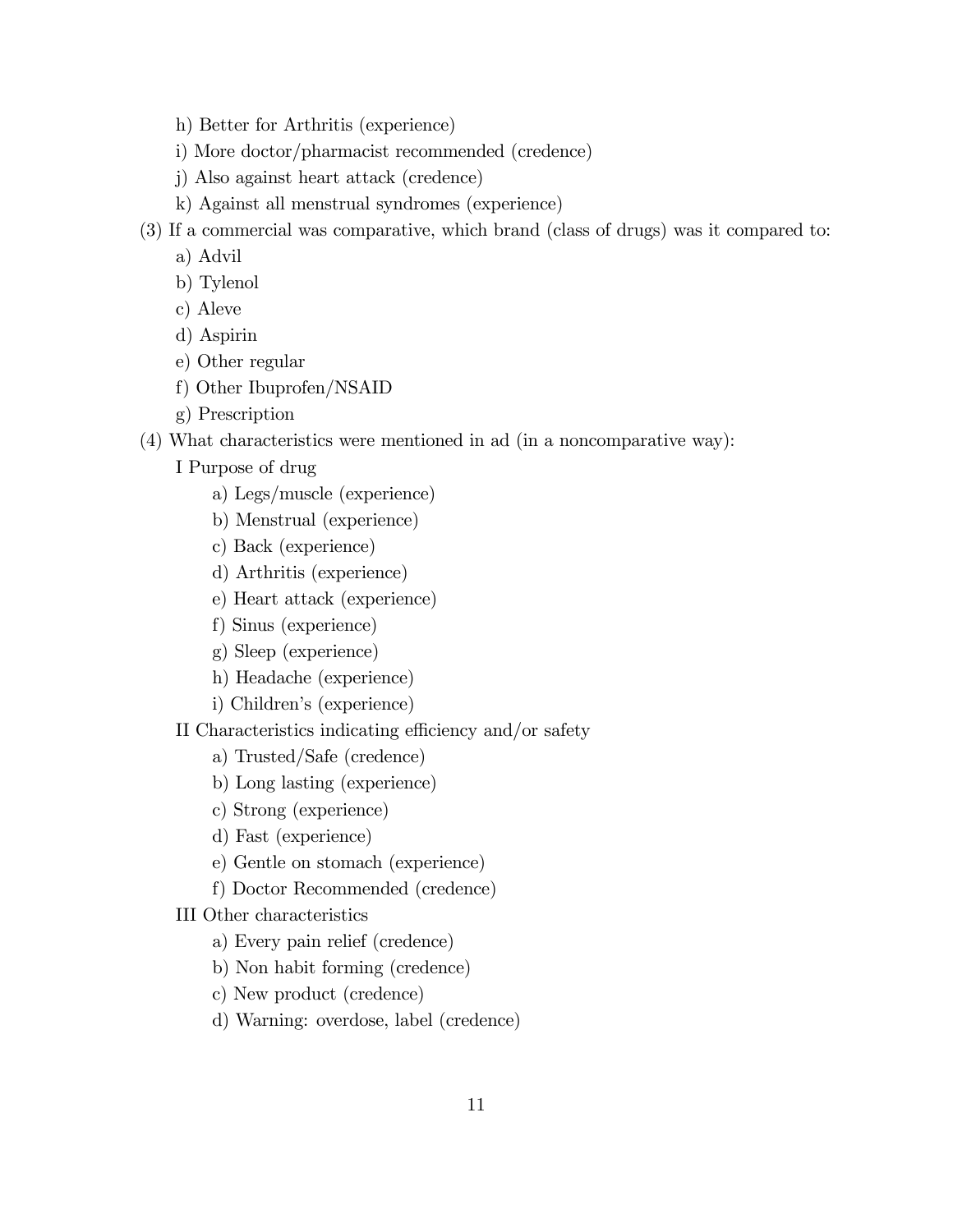### 7 Content Analysis

Classic content analysis in marketing describes the informative content of advertisements by counting the number of "cues" (or characteristics) mentioned. We use a set of cues described in the previous section that are specific to the OTC analgesics industry. We find that during the sample period 2001-2005, the average number of cues per ad (both comparative and noncomparative) is 2.7 and the median is 3. We then analyze comparative and noncomparative ads separately. Figure 2 juxtaposes comparative and noncomparative ad histograms. Consistent with previous research (Chou et al (1987) and Harmon et al  $(1983)$ ) we find that comparative ads have a slightly higher number of cues (the average number of cues is 3.13 and the median is 3) than noncomparative ads (the average is 2.47 and the median is 2).

This type of distribution is common in standard content analysis studies. Compared to the classic study, using the traditional 14 information cues proposed by Resnick and Stern, it indicates on average more information cues than is usual. However, this is probably due to the much more narrow classes of information cues used in the diagram (and the current analysis). There is no particular reason at this point to suppose there is either consistently more or less information content in pain reliever ads than ads in other sectors.



Figure 2. Histogram of Number of Advertising Characteristics for Comparative and Noncomparative Ads (2001-2005).

#### 7.1 Advertising Characteristics

Many ads mention several characteristics, or have several targets (see Tables 5 and 8; Figures 3 and 4 for a breakdown along these lines). The effectiveness of an advertising message in any single dimension is presumably diluted if it addresses other dimensions within the same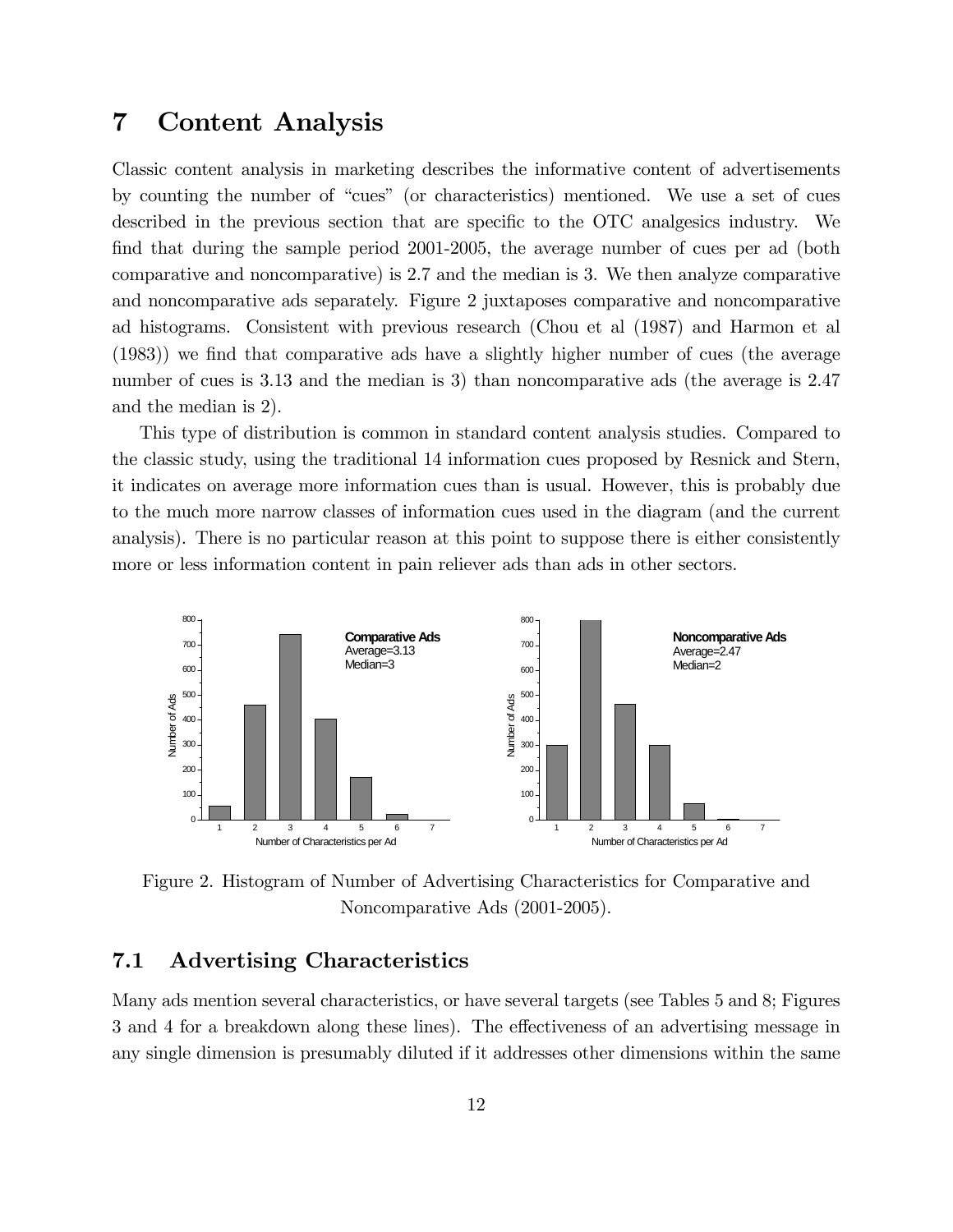message (for example, for information congestion within the consumer's memory). Put differently, a message with a single theme is likely to have a bigger impact on that theme than if there are several themes within the same message. Even if different themes got the same airplay within the same message, it is unclear what the trade-off is between effectiveness per theme and number of themes per message. For example, the congestion effect might be dominant and one pure theme in each of two messages might dominate two messages of two themes each. The relation between number of themes and effectiveness per theme remains an interesting topic for future research, and the content analysis is a very useful place to start an empirical investigation of this topic.

One way to code a congestion effect is to assume that each characteristic generates an impact in proportion to the fraction of the message devoted to this theme. Even this method would involve presuming perfect fungibility between contents (so 3 messages with each divided into 3 themes would perfectly substitute for 3 messages with each on a different theme). However, it is often hard in practice to attribute airtime within a particular message to specific components, and the coding time increases dramatically. The simplest approach, and the one we present the data for below, is to assume that the effectiveness of any ad to any characteristic dimension is proportional to the inverse of the number of characteristics mentioned. That is, if n characteristics are mentioned, each is weighted as  $1/n$  of the ad.

This approach deals with the double counting problem mentioned below, but it may err on the side of underestimating the impact of a characteristic in a message, for two reasons. First, there might be weak congestion effects. Second, the other characteristics might be less powerful. For example, we will in practice divide the weight per attribute in three if an ad targets two rivals for being slower to act, but also mentions the particular drug is for arthritis. This means we will code the ad as being one-third attack on slowness for each of the two targets, and one third a positive ad for own arthritis characteristic. In that sense, the "equal-weighting" approach we have just described might tend to underestimate the expenditure on comparative advertising characteristics.

Figure 3 depicts the histogram (weighted by dollars spent on each ad) of types of characteristics mentioned in ads during our analyzed period. Efficiency characteristics are the ones with the highest expenditures (Fast, Strong, Long Lasting). We will return to the analysis of these histograms in Section 8 of this paper. The breakdown of advertising expenditures (using the equal division method) by  $8$  major brands across different characteristics is given in Table 5.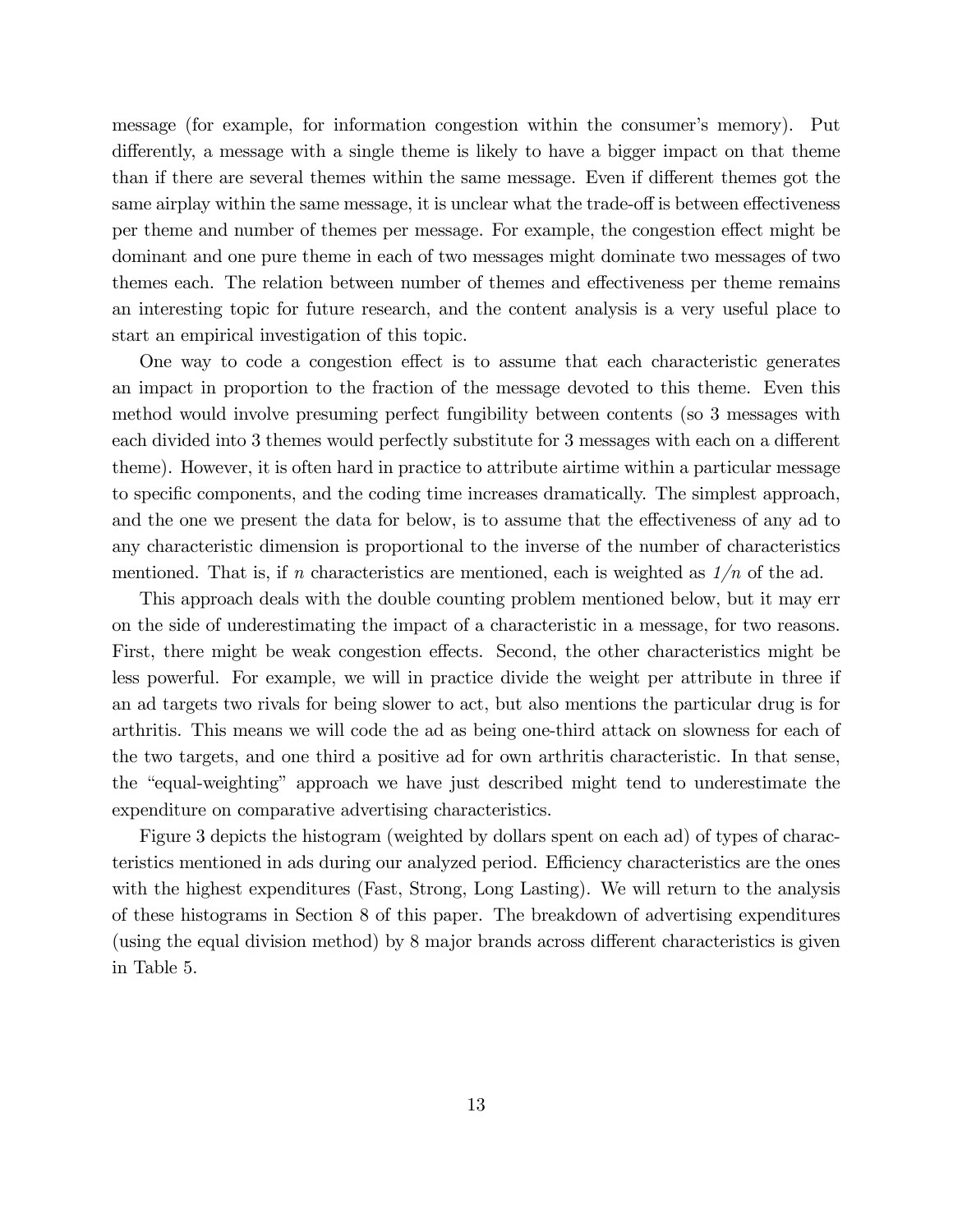

Figure 3. Histogram of Types of Characteristics Mentioned in Ads.

| Characteristic    | Advil           | <b>Characteristic</b> | Aleve         | Characteristic | <b>Bayer</b> | <b>Characteristic</b> | <b>Tylenol</b> |
|-------------------|-----------------|-----------------------|---------------|----------------|--------------|-----------------------|----------------|
| Strong            | \$70,699        | Long Lasting          | \$46,180      | Heart attack   | \$40,392     | Fast                  | \$71,730       |
| Fast              | \$58,808        | Arthritis             | \$36,925      | Trust/Safety   | \$25,724     | Trust/safer           | \$60,559       |
| Liquidgel         | \$50,957        | Fewer pills           | \$32,473      | Strong         | \$24,033     | Sleep                 | \$51,388       |
| Headache          | \$27,112        | Doctor rec            | \$27,255      | <b>Back</b>    | \$18,107     | Long lasting          | \$41,757       |
| Legs/muscle       | \$22,073        | Strong                | \$26,275      | Legs/muscle    | \$9,194      | Doctor rec            | \$31,184       |
| Doctor rec        | \$16,844        | Trust/Safety          | \$8,479       | Arthritis      | \$7,466      | Headache              | \$25,251       |
| Gentle on stomach | \$15,553        | <b>Back</b>           | \$5,070       | Headache       | \$7,016      | Childrens             | \$24,151       |
| Arthritis         | \$12,939        | Effective             | \$3,016       | Doctor rec     | \$5,577      | <b>New</b>            | \$24,038       |
|                   |                 |                       |               |                |              |                       |                |
| Characteristic    | <b>Excedrin</b> | <b>Characteristic</b> | <b>Motrin</b> | Characteristic | Pamprin      | Characteristic        | <b>Midol</b>   |
| Headache          | \$88,771        | Strong                | \$41,817      | Menstrual      | \$3,477      | Menstrual synd        | \$33,021       |
| Fast              | \$73,751        | Fast                  | \$35,022      | Long lasting   | \$2,704      | Headache              | \$908          |
| Effective         | \$14,829        | Legs/muscle           | \$15,814      | Fast           | \$1,657      |                       |                |
| New               | \$12,058        | Childrens             | \$13,966      | Trust/Safety   | \$1,105      |                       |                |
| Sinus             | \$6,220         | Headache              | \$3,861       | Back           | \$730        |                       |                |
| Doctor rec        | \$3,016         | Long lasting          | \$3,346       | Headache       | \$730        |                       |                |
| Strong            | \$2,375         | Doctor rec            | \$1,893       |                |              |                       |                |
|                   |                 | Back                  | \$1,444       |                |              |                       |                |

Table 5. Who Advertises What and How Much. Cumulative 2001-2005 data (in \$000).

The observed patterns indicate quite an informative role of advertising for brands. Advertising tells consumers that the brand delivers the characteristics as opposed to a persuasive advertising scenario where advertising increases desirability of the particular characteristic.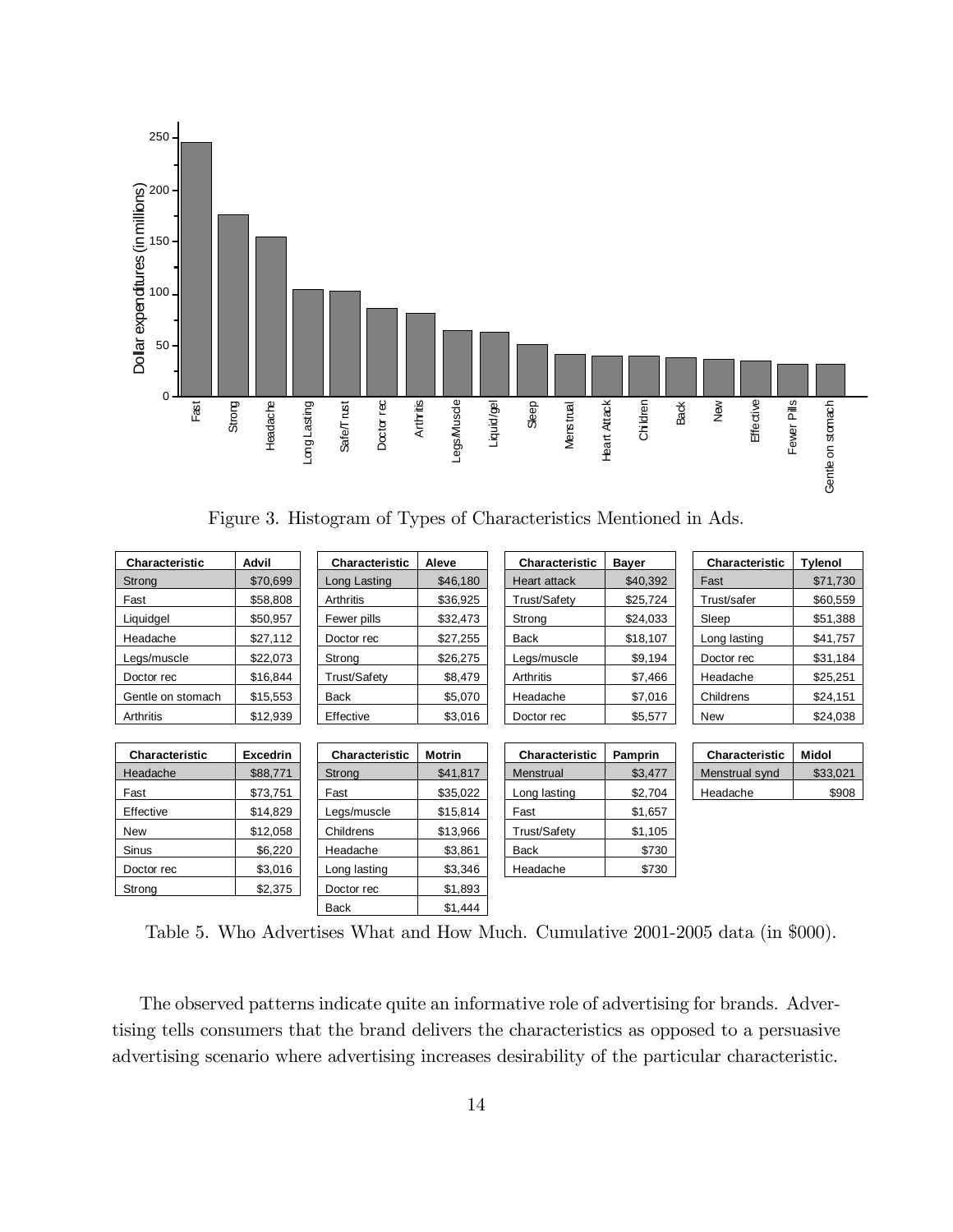However, advertising here may actually play both roles: Örst indicating that the particular product has an advantage in one characteristic, while simultaneously enhancing consumersí valuations of that characteristic. We return to this discussion in section 8.

#### 7.2 Content Analysis of Comparative Advertisements

One of the major contributions of our paper is the consistent analysis of comparative advertising ads in one particular industry. Analyzing the subset of advertising videos that were comparative reveals a lot of interesting patterns. Table 6 presents a summary of the frequency of the number of brands targeted and the number of characteristics mentioned. A single competing brand is targeted in a little over half of all the comparative advertising cases. Two brands were mentioned in almost a quarter of the ads. There were even a few cases where an ad was targeting and naming  $3$  different competitors. The remaining  $23\%$  of the comparative ad cases were comparisons against a general class of competing products, such as prescription, NSAIDs or other regular pain relievers. As can be seen from the second column in Table 6, more often than not (around 68% of the time) two or more characteristics were mentioned in a comparative statement (e.g. "faster" and "stronger" coupling).

|         | Brands/Ad | Charac-      |
|---------|-----------|--------------|
|         |           | teristics/Ad |
|         | 51.10%    | 41.93%       |
| 2       | 24.05%    | 46.61%       |
| 3       | 1.83%     | 9.58%        |
| 4       | $0.00\%$  | 1.88%        |
| Mean:   | 1.05      | 1.71         |
| Median: |           |              |

Table 6. Frequency of Direct Comparative Ads Targeting Specific Number of Brands and Characteristics.

Figure 4 shows which characteristics were mentioned in comparative statements (and how many dollars were spent on such characteristics). Again, the efficiency characteristics such as Stronger, Faster and Longer lasting are used most in comparative claims. We return to the more detailed comparative ad analysis and the issue of who targets whom in the sections below.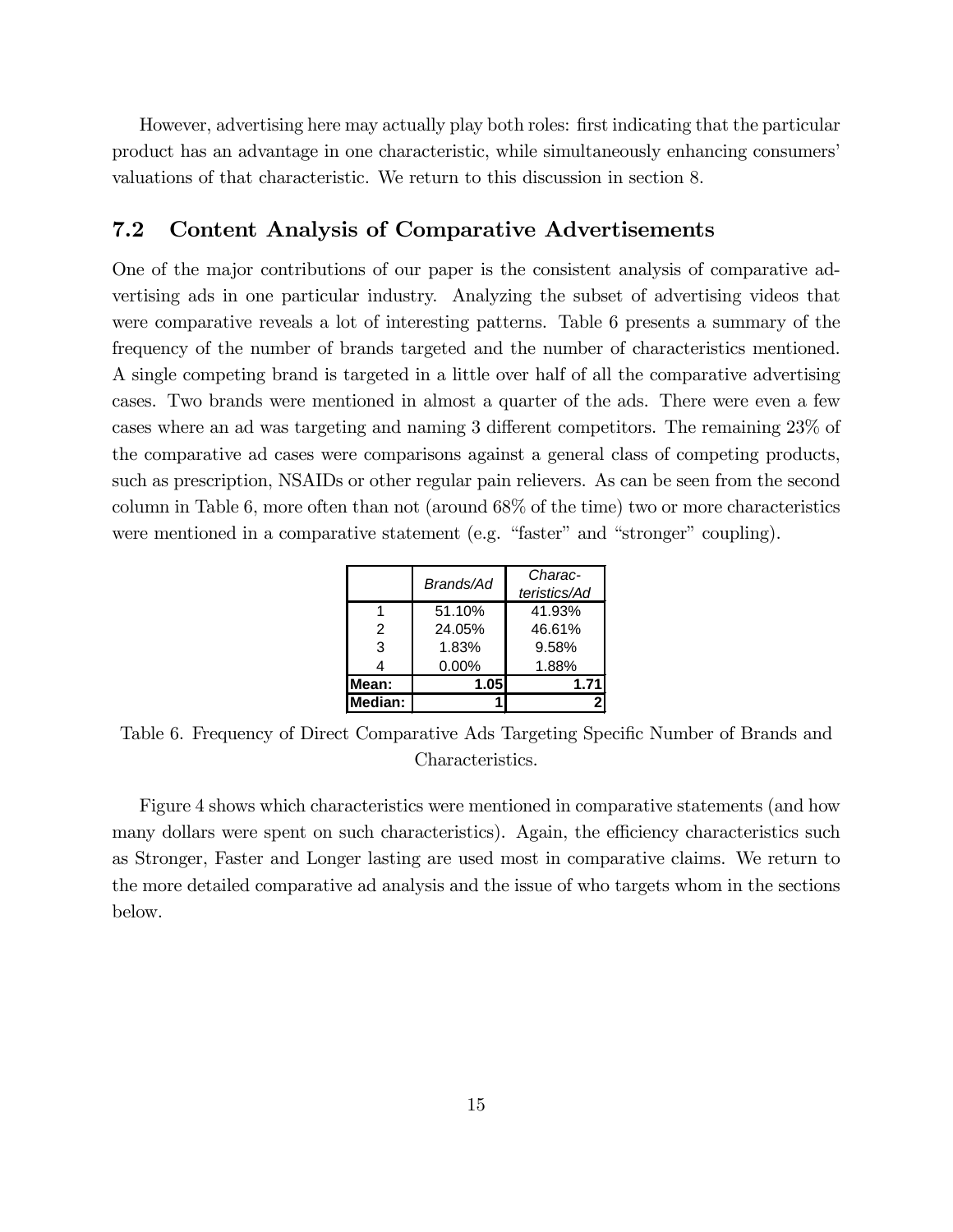

Figure 4. Histogram of Characteristics Mentioned in Comparative Ads.

#### 7.2.1 Targeting in Comparative Advertising

One of the most interesting aspects of the coded data is the information about who targets whom. The complete picture of cross targeting (listing both the targets and the comparative characteristics) is presented in Table 8. Table 7 summarizes the comparative advertising target matrix. The important observation from these tables is that all nationally advertised brands used comparative advertising during the sample period. However, the brands against which comparisons are made are only a subset of the nationally advertised brands. The targets are Tylenol, Advil, Aleve, and Excedrin.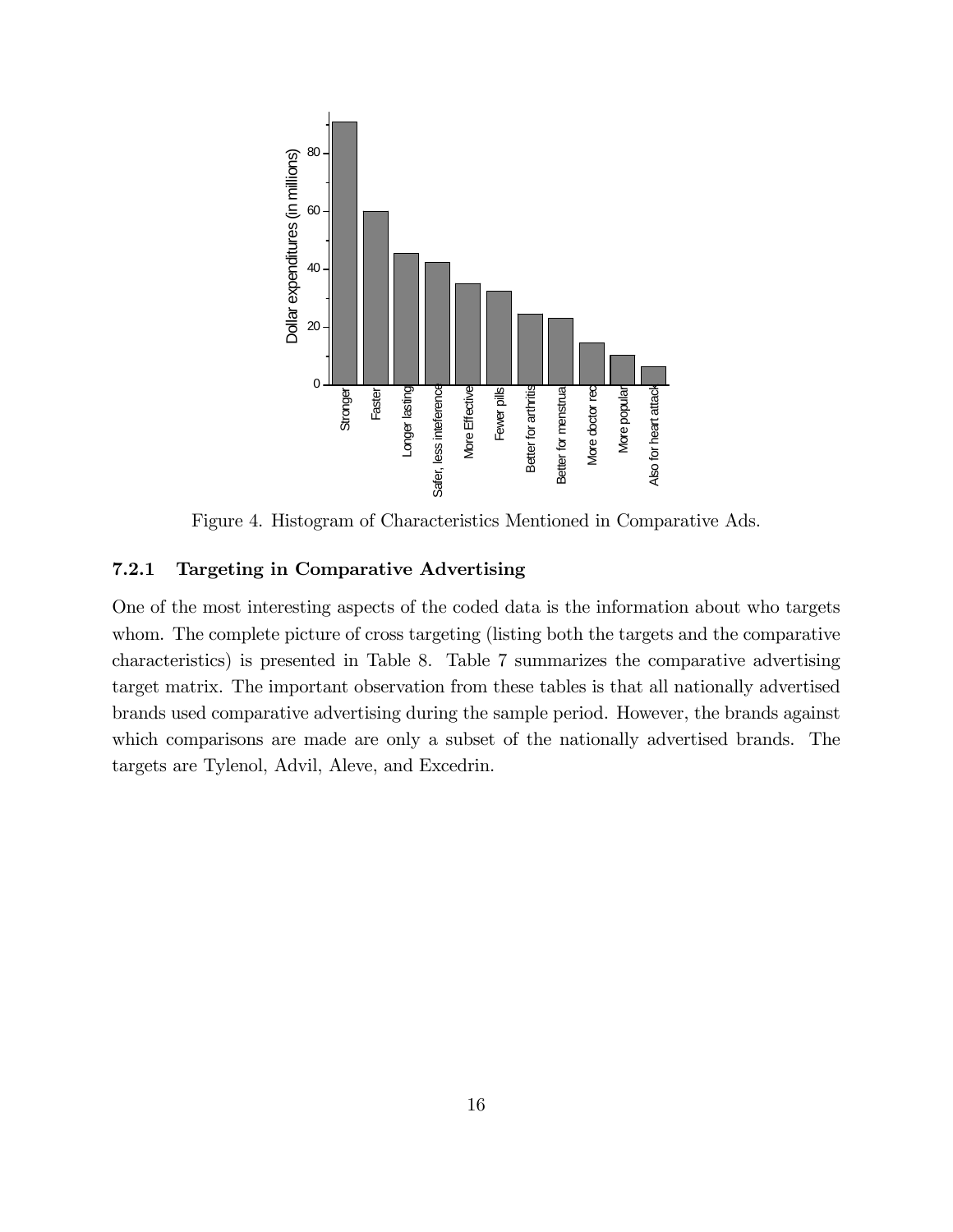| T ><br>A v    | <b>Advil</b>    | Aleve          | <b>Excedrin</b> | <b>Tylenol</b> | <b>Total</b><br><b>Direct CA</b> | <b>Total CA</b> |
|---------------|-----------------|----------------|-----------------|----------------|----------------------------------|-----------------|
| Advil         | 0               | \$44,368       | \$15,867        | \$212,290      | \$212,290                        | \$231,770       |
| Aleve         | 0               | 0              | \$1,118         | \$143,266      | \$144,384                        | \$171,834       |
| Excedrin      | 0               | 9047           | $\overline{0}$  | \$31,185       | \$31,185                         | \$35,057        |
| Tylenol       | 25164           | \$48,516       | \$3,125         | $\mathbf 0$    | \$48,516                         | \$130,440       |
| Midol         | \$25,350        | $\overline{0}$ | 0               | \$33,929       | \$33,929                         | \$33,929        |
| <b>Motrin</b> | \$43,241        | \$43,195       | 0               | 0              | \$43,241                         | \$43,241        |
| Pamprin       | \$2,568         | \$679          | 0               | \$2,568        | \$2,568                          | \$10,326        |
| Bayer         | \$26,121        | 0              | $\mathbf 0$     | 28082          | \$31,217                         | \$42,337        |
|               | Total \$122,444 | \$145,805      | \$20,110        | \$451,320      |                                  |                 |

Table 7. Comparative Advertising Targeting Matrix. (T- Target Brand, A- Advertiser)

The figures in the left block of Table 7 are the amounts spent on any advertising which mentions the specified target. However, since a particular ad may mention two or more targets, a single ad expenditures may be counted more than once. This is why the sum of the numbers on the left do not add up to the total Direct CA figure in the first of the two right columns: this Ögure is the sum of spending conditional on the ad having an explicit target. The second (and last) column on the right, Total CA, also includes comparative ads that do not specify the target by name, but may be more generic (e.g., Tylenol attacking NSAIDs). Likewise, Midol attacks Tylenol every time it attacks Aleve; Motrin almost always attacks the pair Advil and Aleve. Bayer is the other attacker with some ads against a brand other than Tylenol. Tylenol attacks Aleve in every direct attack ad, and half of these also attack Advil.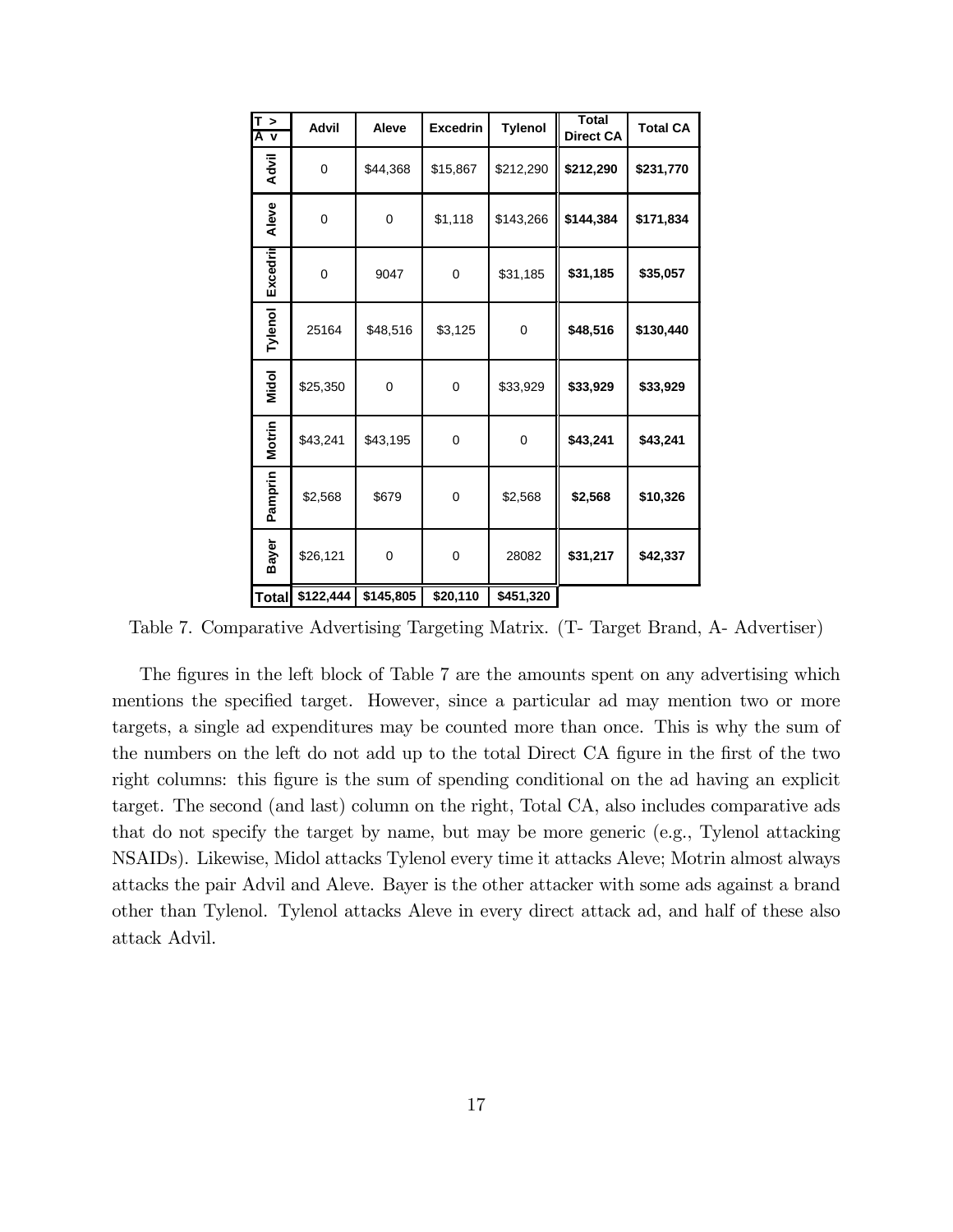| Target >            |                                          |                      |                         |                    |                    |             |                         |                     |
|---------------------|------------------------------------------|----------------------|-------------------------|--------------------|--------------------|-------------|-------------------------|---------------------|
| <b>Advertiser v</b> | <b>Advil</b>                             |                      | Aleve                   |                    | <b>Excedrin</b>    |             | <b>Tylenol</b>          |                     |
|                     |                                          |                      | Total                   | \$22,680           | Total              | \$7,974     | Total                   | \$108,566           |
|                     |                                          |                      | Stronger/As strong      | \$9.043            | Faster             | \$3.987     | Stronger/As strong      | \$48,955            |
|                     |                                          |                      | Longer Lasting          | \$5,056            | Stronger/As strong | \$3,987     | Faster                  | \$42,655            |
|                     |                                          |                      | Faster                  | \$3,987            |                    |             | Long Lasting            | \$9,382             |
|                     |                                          |                      | Effective               | \$2,297            |                    |             | <b>Arthritis</b>        | \$5,277             |
| <b>Advil</b>        | $\mathbf 0$                              |                      | <b>Arthritis</b>        | \$2,297            |                    |             | Effective               | \$2,297             |
|                     |                                          |                      |                         |                    | Total              | \$560 Total |                         | \$97,242            |
|                     |                                          |                      |                         |                    | Long Lasting       |             | \$280 Long Lasting      | \$34,886            |
|                     |                                          |                      |                         |                    | Fewer pills        |             | \$280 Fewer pills       | \$32,193            |
|                     |                                          |                      |                         |                    |                    |             | <b>Arthritis</b>        | \$14,655            |
|                     |                                          |                      |                         |                    |                    |             | Stronger/As strong      | \$12,492            |
| Aleve               | $\mathbf 0$                              |                      | 0                       |                    |                    |             | Effective               | \$3,016             |
|                     | Total                                    | \$11,103             |                         |                    |                    |             | <b>Total</b>            | \$11,623            |
|                     | <b>Heart attack</b>                      | \$6,324              |                         |                    |                    |             | <b>Heart attack</b>     | \$6,324             |
|                     | Effective                                | \$2,726              |                         |                    |                    |             | Effective               | \$2,726             |
|                     | Stronger/As strong<br>Interference/safer | \$1,158              |                         |                    |                    |             | Faster                  | \$2,261             |
| <b>Bayer</b>        |                                          | \$895                | 0                       |                    | $\mathbf 0$        |             | Stronger/As strong      | \$312               |
|                     |                                          |                      | Total                   | \$6,032            |                    |             | Total                   | \$16,009            |
| <b>Excedrin</b>     |                                          |                      | Effective<br>Doctor rec | \$3,016<br>\$3,016 |                    |             | Effective<br>Doctor rec | \$12,993<br>\$3,016 |
|                     | $\mathbf 0$<br>Total                     |                      |                         |                    | $\mathbf 0$        |             | Total                   | \$20,342            |
|                     |                                          | \$16,052<br>\$16,052 | 0                       |                    | $\mathbf 0$        |             | All menstrual syn       | \$20,342            |
|                     | Midol All menstrual syn<br>Total         | \$28,828             | <b>Total</b>            | \$28,796           |                    |             |                         |                     |
|                     | Faster                                   | \$14,414             | <b>Faster</b>           | \$14,398           |                    |             |                         |                     |
|                     | Motrin tronger/As strong                 | \$14,414             | Stronger/As strong      | \$14,398           | 0                  |             | $\mathbf 0$             |                     |
|                     | Total                                    | \$1,462              | <b>Total</b>            | \$679              |                    |             | Total                   | \$1,462             |
|                     | All menstrual syn                        | \$1,108              | All menstrual syn       | \$679              |                    |             | All menstrual syn       | \$1,108             |
|                     | Pamprin Long Lasting                     | \$354                |                         |                    | $\mathbf 0$        |             | Long Lasting            | \$354               |
|                     | Total                                    | \$16,497             | Total                   | \$26,328           | <b>Total</b>       | \$1,562     |                         |                     |
|                     | More Popular                             | \$9.716              | Interference/safer      | \$13,892           | Faster             | \$781       |                         |                     |
|                     | Interference/safer                       | \$4,061              | More Popular            | \$9,716            | Effective          | \$781       |                         |                     |
|                     | Stronger/As strong                       | \$1,158              | Stronger/As strong      | \$1,158            |                    |             |                         |                     |
|                     | Effective                                | \$781                | Effective               | \$781              |                    |             |                         |                     |
| Tylenol Faster      |                                          | \$781                | Faster                  | \$781              |                    |             | $\mathbf 0$             |                     |

Table 8. Characteristics of Brands Targeted by Comparative Advertising: Dollar Expenditures (in Thousands) by Advertiser Using Equal Division Approach.

Using the relative efficiency and safety information discussed above we positioned most brands in a product characteristics space and marked the "attack" patterns depicted in Figure 5. Most of the arrows point to Tylenol  $-$  the leader brand. We analyze these attack patterns in section 8.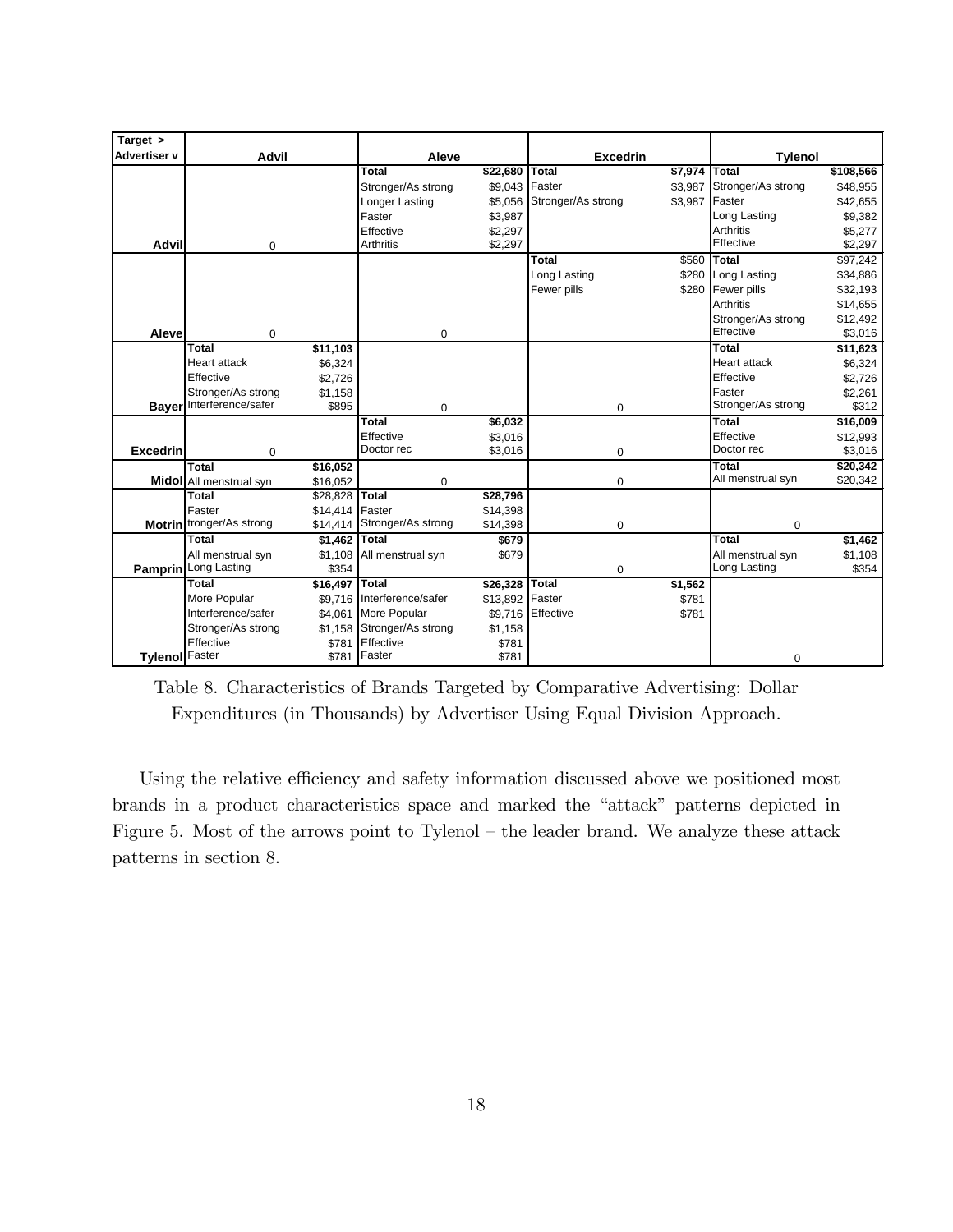

Figure 5. Targeting in Comparative Advertising. "E" refers to "attack" on general efficiency grounds, "L" - on length, "S" - on strength and "F" - on speed of pain relief.

### 8 Hypotheses

In this section we construct several theoretical hypotheses and test them against our data. These hypotheses do not require rigorous statistical techniques since they can be seen quite clearly from simple correlations in the data. For this reason, we do not need sophisticated statistical models in this paper for our current purposes. That said, we intend to carry out a more nuanced and elaborate econometric analysis with the data, using a structural econometric model. Of course, that approach in turn can be criticized because the structural model imposes strong behavioral assumptions. We therefore keep the structural work separate from the evaluation of the simpler empirical hypotheses about comparative advertising that are quite evident in the aggregate data.

#### H1. Targets: Leading brands will be targeted most by comparative advertising.

The conjecture that the brands with higher market shares will be most heavily targeted in comparative advertising stems in part from the recognition that higher market shares most likely reflect higher perceived quality or superior performance in some characteristic categories. Other brands can then try to influence consumer perceptions of their own worthiness by indicating stronger performance in some categories, and hence suggesting quality comparable to (or higher than) the highest one available. Targeting small brands (with, by extension, low perceived quality) would not provide as much potential boost in perceived quality. The áip side of this hypothesis analyzes which brands will actually instigate the targeting, which is the topic of the next hypothesis.

In the data we see only 4 targeted brands: Tylenol, Aleve, Advil and Excedrin. These brands are also the top four brands by market share. Table 9 lists the targeted brands, their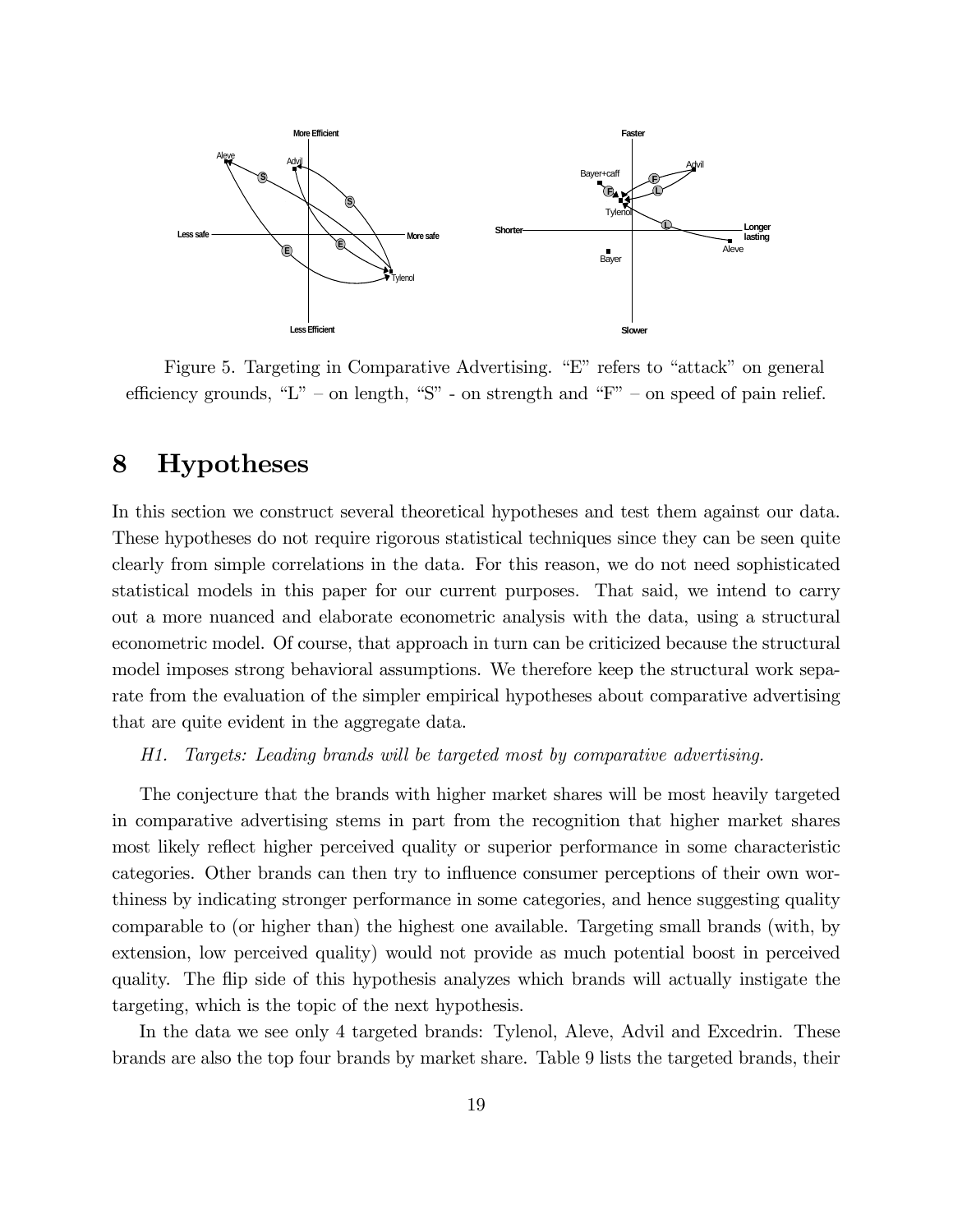market shares, and comparative ad expenditure against those brands. Tylenol, as the market leader, is attacked the most. The second most attacked brand is Aleve, even though it is only third in terms of market share. Advil and Excedrin are third and fourth respectively. The data strongly support the hypothesis.

|               | CА<br><b>Expenditure</b> | <b>Market</b><br><b>Share of</b> |
|---------------|--------------------------|----------------------------------|
| <b>Target</b> | Against                  | the Target                       |
| Tylenol       | \$451,320                | 27.88%                           |
| Aleve         | \$145,126                | 7.91%                            |
| Advil         | \$122,444                | 16.49%                           |
| Excedrin      | \$20,110                 | 8.39%                            |

Table 9. Targeted Brands and Comparative Ad Expenditure (in Thousands of Dollars)

H2. Targeters: Brands with low market shares will engage in more comparative advertising as a fraction of their total advertising (than brands with higher market shares).

As noted in H1, one possible reason for comparative advertising is to bring the consumer perception of oneís brand up to the level of the target. Thus, if we view market shares as reflecting perceived qualities, as argued above, then brands will want to target those "above" them, and not those below them. There is another reason why brands may not wish to target those with lower market shares. Comparative advertising gives at least some publicity to rival brands, indicating the existence of other products. Top brands are unlikely to wish to acknowledge other brands, thus comparative advertising may be used as a tacit admission that the brand is not the market leader. Brands with low market shares may also signal a rising market position through an aggressive marketing strategy of comparison. In Table 10 we clearly see that the brands which use the most comparative advertising account only for very small market shares, whereas Tylenol, being the market leader, spends the least amount on comparative advertising.

|                 |              | Direct CA |                     |
|-----------------|--------------|-----------|---------------------|
| <b>Brand</b>    | <b>CA/TA</b> | expend    | <b>Market share</b> |
| Midol           | 87.55%       | \$33,929  | 1.67%               |
| Aleve           | 61.60%       | \$144,384 | 7.91%               |
| Advil           | 60.21%       | \$212,290 | 16.49%              |
| Motrin          | 29.41%       | \$43.241  | 5.58%               |
| Pamprin         | 24.65%       | \$2,568   | 0.56%               |
| Bayer           | 17.98%       | \$31,217  | 5.45%               |
| <b>Fxcedrin</b> | 10.28%       | \$31,185  | 8.39%               |
| Tylenol         | 8.42%        | \$48,516  | 27.88%              |

Table 10. Relative and Absolute Comparative Advertising Expenditures and Market Shares.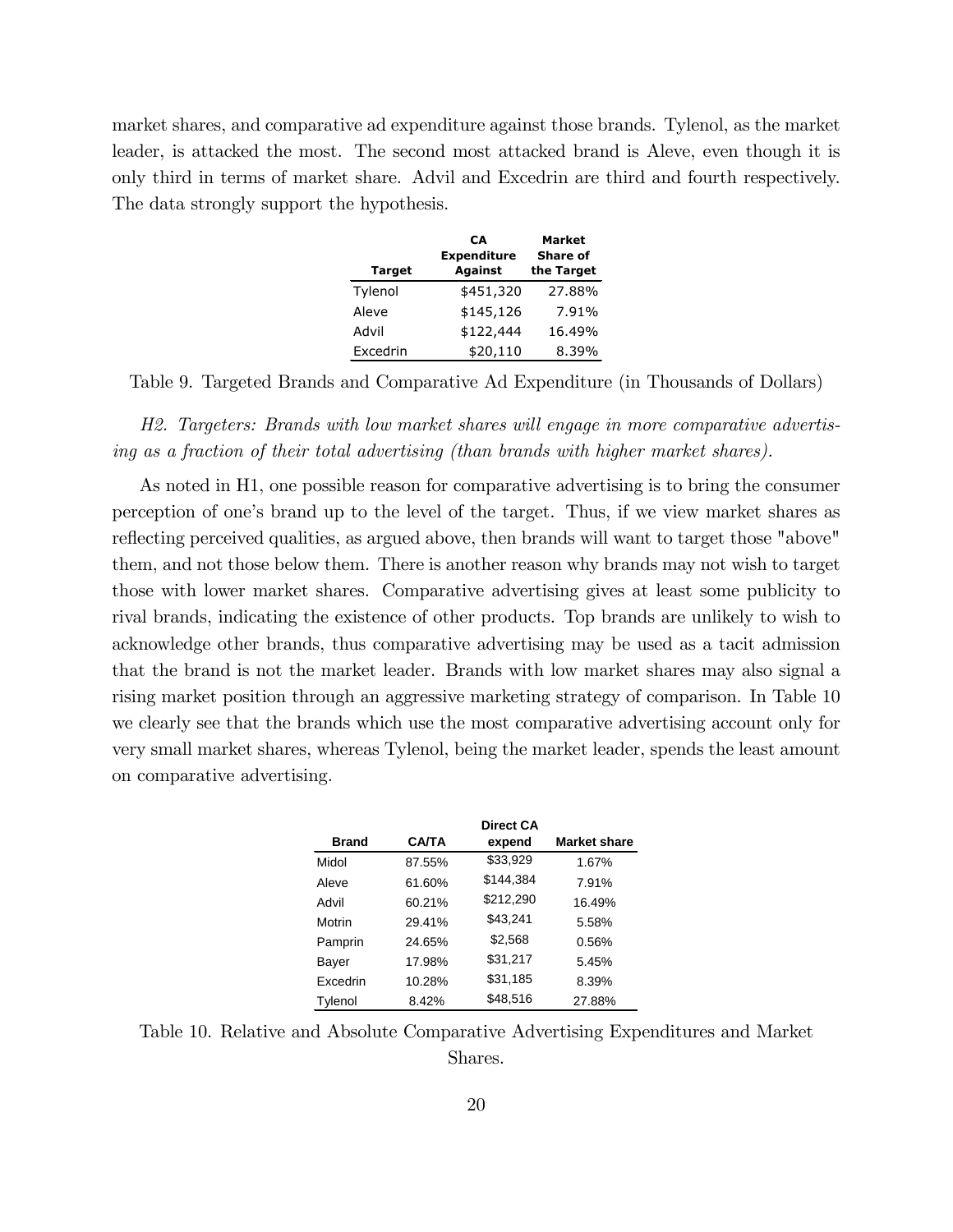#### H3. Comparative advertising will target rival brands and not "stable-mates."

As comparative advertising is implicitly "negative" in terms of denigrating the performance of other brands, one would not expect one brand to extensively cannibalize another brand owned by the same parent company. This suggests a corollary that parent companies with fewer "stable-mates" will be more likely to engage in comparative advertising.

In the OTC analgesics market this is clearly true: McNeill owns both Tylenol and Motrin IB brands and Bayer owns Bayer, Aleve and Midol. None of these brands target their "stablemates" in comparative advertising. (See the matrix of cross targeting in Table 8).

#### $H_4$ . A specific characteristic will only be advertised by one brand.

Each characteristic is unlikely to be advertised by more than one brand. However, it is possible (and consistent with the statement) that one brand could advertise more than one characteristic. This idea comes from parallel theoretical research by Anderson and Renault (2008). The research models the advertising of particular product attributes by firms, and (positive) advertising is assumed to heighten the consumer appreciation of the  $\alpha$  characteristic(s) that are advertised. This idea is termed the "sheening" of the characteristic, i.e., strengthening the consumer valuation of the good by strengthening the appreciation of its strongest constituent characteristics. Therefore, such advertising of a characteristic is likely to "raise all boats" for the brands that are strong in that characteristic and will thus most benefit the firm that is perceived to best embody that characteristic. Thus, the product that best embodies that specific characteristic will advertise it. The hypothesis is tested by looking at the matrix of information cues in advertising in Table 5.

It is clear that the strong form of this hypothesis is rejected (each firm advertises significantly more than one characteristic). However, the weak form of the "sheening" model holds: the highest expenditure characteristic is different for most of the brands  $-$  Advil spends most money to emphasize that it is strong, Aleve, that it is long lasting, Excedrin that it is a headache medicine. Midol and Pamprin stress that they are for menstrual pain; Tylenol emphasizes speed, Bayer notes it is also good for heart attack prevention and treatment. Motrin, however, follows Advil in stressing strength. Hence, the top brands specialize in which characteristic they advertise the most.

H5. Comparative and general advertising claims will tend to involve experience attributes as opposed to credence ones.

Experience attribute claims are verifiable only after purchase/use, implying that verifying such claims involves considerable cost (actual consumption of a product). Alternatively,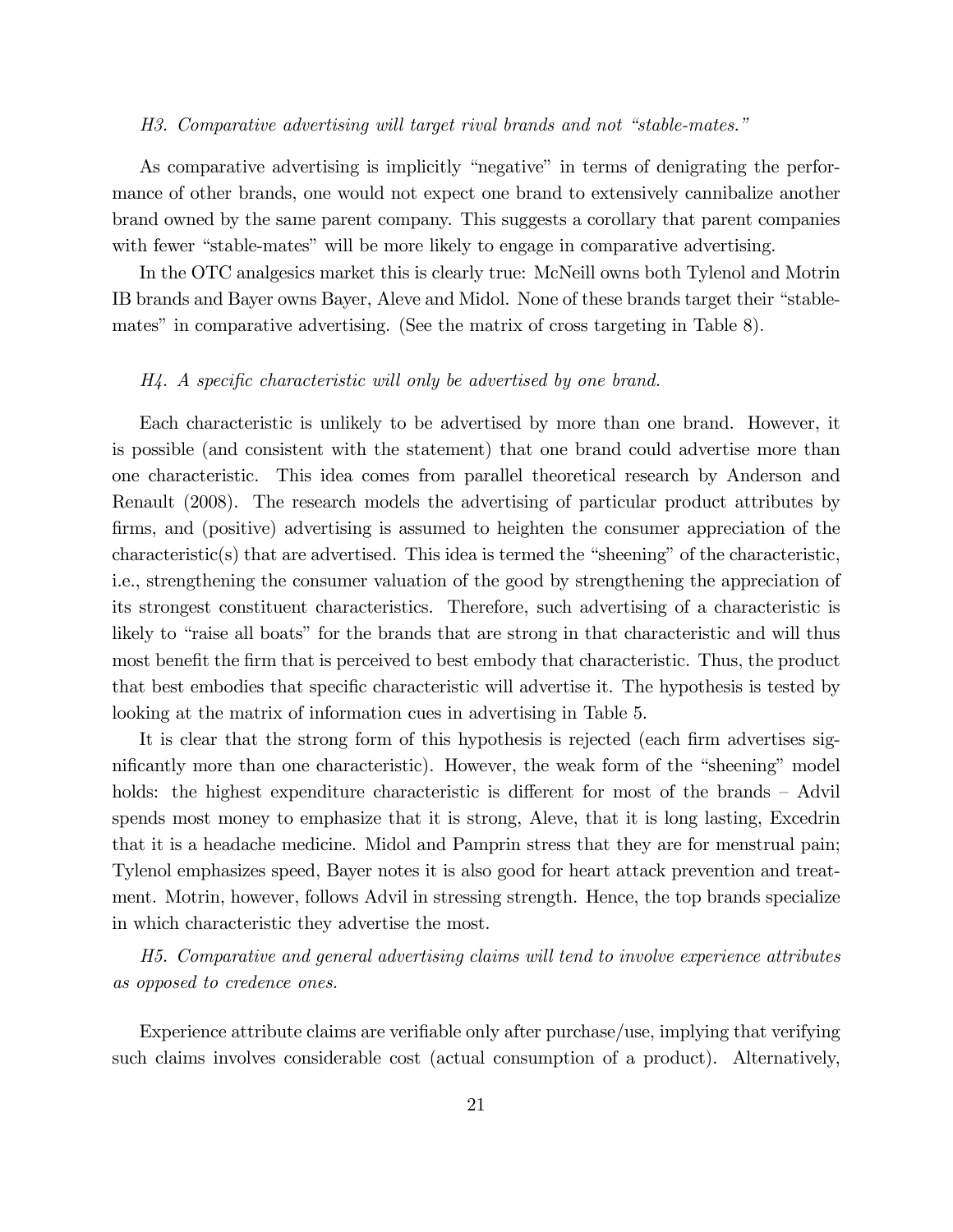credence characteristics cannot be fully verified, both prior to and post consumption. As a result, the buyer has to rely on third-party judgments (e.g.,  $FDA$ ) or on the seller's credentials (i.e. the undisputed record of honesty, competence and determination with respect to the quality). Hence, it is logical to assume that, other things being equal, consumers may demand more information for (or pay more attention to) experience characteristics than for credence characteristics.

In our case, out of 11 attributes that involved comparative claims, 6 of them can be classified as experience characteristics. Those 6 attributes are exactly the ones that are advertised most frequently. Indeed, the fraction of experience characteristics in total comparative advertising expenditures was nearly  $80\%$ .<sup>10</sup> Additionally noncomparative claims also involve higher frequency of experience characteristics compared to credence characteristics.

 $H6.$  Comparative advertising will target products with active ingredients different from that of the attacking product.

Given the distinct properties of active ingredients (AIs), it is reasonable to predict that products will not target other products with the same AIs, at least not on the basis of medical efficacy and safety claims. By inspecting Table 8, we observe that the four highest comparative advertising expenditures are spent against products with different AIs:

Advil (Ibuprofen) vs. Tylenol (Acetaminophen),

Aleve (Naproxen Sodium) vs. Tylenol (Acetaminophen),

Tylenol (Acetaminophen) vs. Aleve (Naproxen Sodium),

Advil (Ibuprofen) vs. Aleve (Naproxen Sodium).

From the 6 highest comparative ad expenditures, only one (the fifth one) is made against the product containing the same AI (Motrin vs. Advil  $-$  both contain Ibuprofen as an AI; however, the claim there was that Motrin is "as strong" as Advil).

### 9 Final Remarks

In this paper we investigate the advertising content of the OTC analgesics industry. This industry is characterized by high advertising-to-sales and comparative advertising levels. We have described the actual comparative advertising patterns used in the OTC analgesics industry, and linked this to the important characteristics of the products' active ingredients. We find that larger brands tend to be most targeted by comparative advertising. It is

 $10$ Using data from Table 6, the total amount spent (in \$000 over the 5 years) on comparative advertising was \$423,797; of this \$334,364 was on experience characteristics, which constitutes 79% of the total.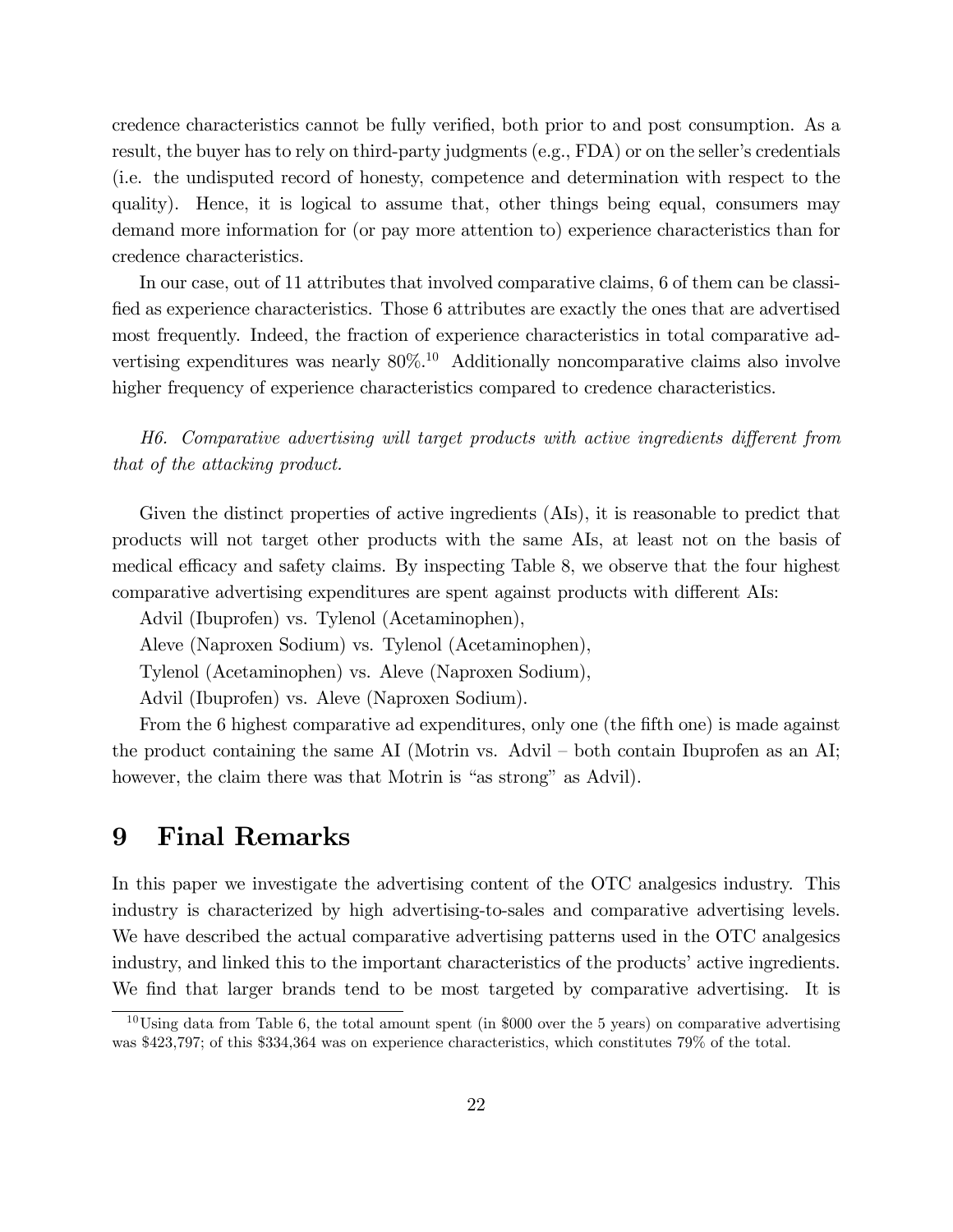smaller brands which tend to use relatively more comparative advertising in their advertising mix. Contrary to the conventional understanding that leading brands are not involved in comparative advertising, we do observe Tylenol comparing itself against Advil and Aleve. We also find that nationally advertised brands tend to specialize in which characteristics they advertise the most. This is consistent with the weak version of "sheening" theory where positive advertising of a specific characteristic is likely to "raise all boats" for the brands that are strong in that characteristic and will thus most benefit the product that is perceived to best embody that characteristic. We also show that the most heavily advertised characteristics, and especially the characteristics that were advertised in a comparative way can be deemed to be experience attributes. Lastly, we note that comparative advertising targets products with active ingredients different from that of the attacking product.

However, it is worth emphasizing that the patterns observed in this industry do not necessarily reflect what would be optimal in other contexts. For example, products have distinct and chemically different active ingredients, and advertising in the industry is governed by a self-regulating code of conduct by which firms usually provide evidence to substantiate the efficacy and safety claims. Nor, indeed, is it necessarily true that the products in this sample were choosing the best profile of advertisements. Even if we see the most successful brand (Tylenol) pursuing a particular advertising strategy, we cannot say whether that strategy was the cause of its success, or whether it might not have done better using another strategy. Our research does suggest future research directions which we hope to pursue to get a tighter grasp of the extent and type of advertising which is most successful for which firms.

With these caveats in mind, we can already draw some preliminary and tentative conclusions on comparative advertising. First, the most successful firm (Tylenol) does not engage much in comparative advertising. The question on causality is important here. It is not because Tylenol does not advertise comparatively that it is so successful. Its dominant market position goes back to before comparative advertising was widely used. Rather, finding itself in a position of market dominance, with high perceived product quality, it does not want to comparative advertise against its rivals in the OTC industry. To do so would draw attention to them, increase consumer awareness, and might even give more credibility to them. Instead, Tylenol compares itself (favorably, of course) to prescription drugs, which are widely perceived to be more potent. And presumably, by extension, Tylenol is safer because a prescription is not needed.

Second, firms push their strengths in their own positive advertising, and emphasize rivals weaknesses in comparative advertising. However, according to FTC comparative claim verifiability and substantiation program, firms need to carefully pick and reason their comparative claims.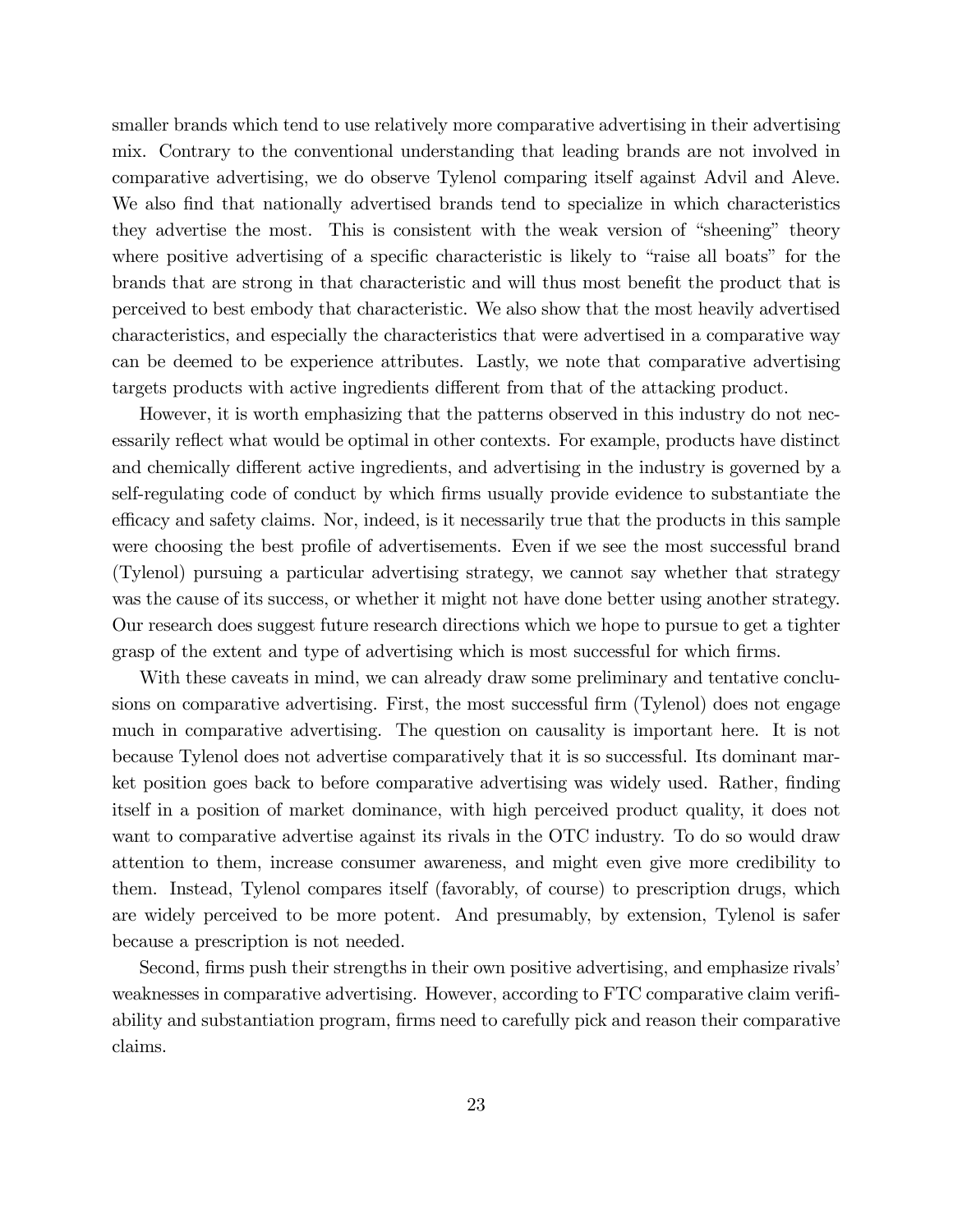Third, aggressive advertising can be used to staunch lost sales following bad news. This happened during our sample with the late 2004 news shock to Aleve (and Naproxen Sodium in general). Aleve responded with a strong campaign, which successfully restored public confidence and turned around the plummeting sales.

This last episode leads us to suggest how future research can help identify the crucial issue of how effective comparative advertising is. In particular, with data on the timing and severity of shocks, we can address how firms responded, and how successful the response was. News stories are a good source of such data. A second useful source of information is the history of investigation or prosecution of misleading advertising by the FTC. This serves as a good proxy for the cost of running comparative ads as opposed to standard ads.

More research needs to be done on the theoretical side too, in terms of formulating models that describe the costs and benefits of raising one's own product quality (positive advertising) or denigrating a rival's quality (comparative ads). A full equilibrium model in this vein would enable us to Önd theoretical correlation between the amount and type of advertising done, and market share. This model could also indicate the advertising responses of firms to news shocks. The full picture would base the benefits from advertising on the underlying product characteristics (i.e., the chemical properties of the active ingredients).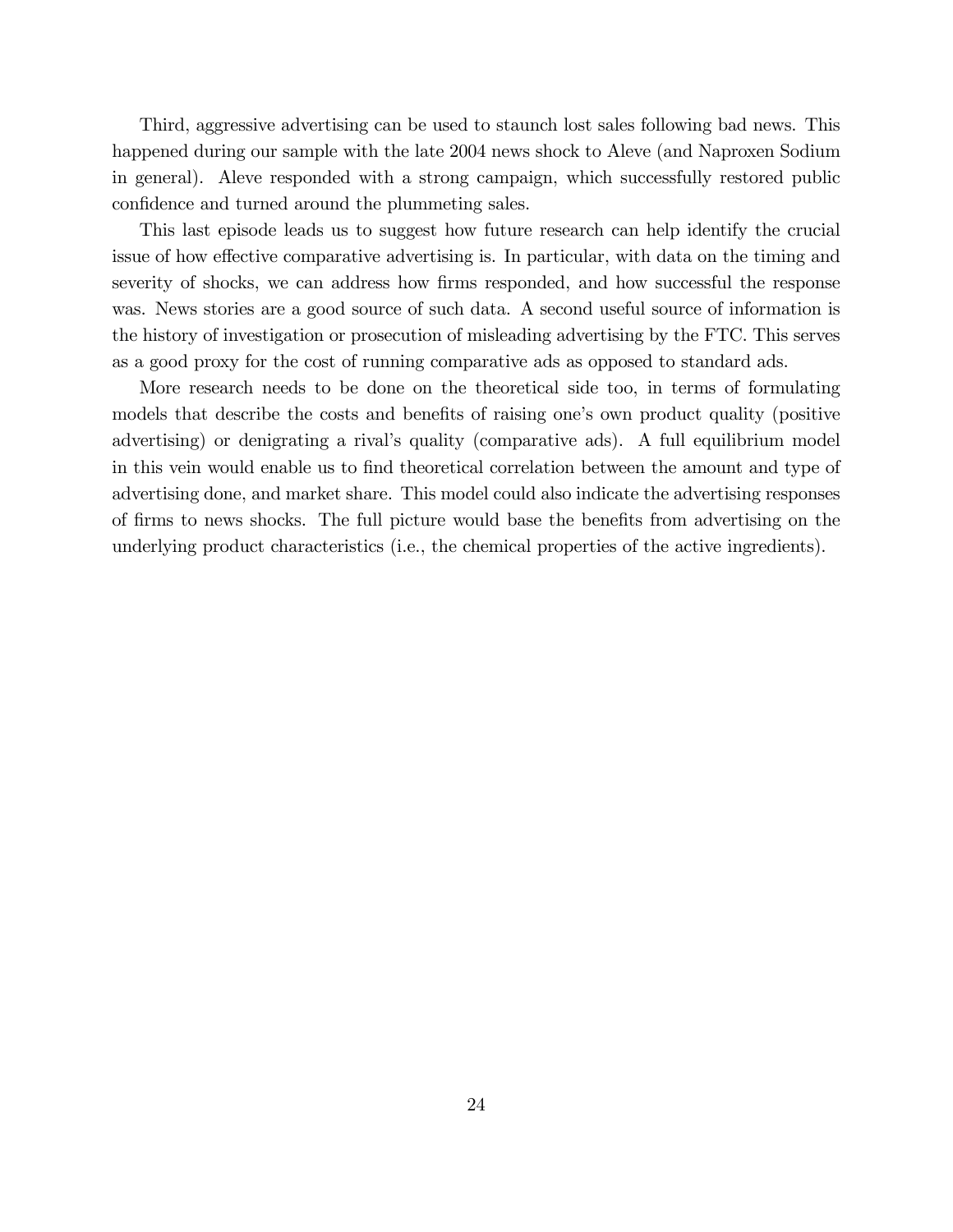## Appendix A

#### Explanation of Medical Measures

Relative risk (RR) is the risk of an event (or of developing a disease) relative to exposure. Relative risk is a ratio of the probability of the event occurring in the exposed group versus the control (non-exposed) group.

$$
RR = \frac{P(treatment)}{P(control)}
$$

Relative risk is used frequently in clinical trial data, where it is used to compare the risk of developing a disease, in people not receiving the new medical treatment (or receiving a placebo) versus people who are receiving an established (standard of care) treatment. Alternatively, as it is the case with GI and CV relative risk numbers used in this paper, it is used to compare the risk of developing a side effect in people receiving a drug as compared to the people who are not receiving the treatment (or receiving a placebo). Thus, for example, a CV RR of 1.44 means that CV problems arise with 44% higher likelihood using the drug (vs. placebo).

Number-Needed-to-Treat (NNT) is computed with respect to two treatments A and B, with A typically a drug and B a placebo. If the probabilities  $P_A$  and  $P_B$  under treatments A and B, respectively, are known, then the NNT is computed as:

$$
NNT = \frac{1}{P_B - P_A}
$$

The NNT for a given therapy is simply the reciprocal of the absolute risk reduction  $(ARR = P_B - P_A)$  for that treatment. For example, in hypothetical migraine study, risk decreased from  $P_B = 0.30$  without treatment with drug M to  $P_A = 0.05$  with treatment with drug M, for a relative risk of 0.17  $(0.05/0.3)$ , a relative risk reduction of 0.83  $((0.3-0.05)/0.3)$ , and an absolute risk reduction of  $0.25$  (0.3-0.05), the NNT would be  $1/0.25$ , or 4. In concrete clinical terms, an NNT of 4 means that you would need to treat four patients with drug M to prevent migraine from recurring in one patient. Typically, the lower the NNT number, the more potent and efficient the treatment is.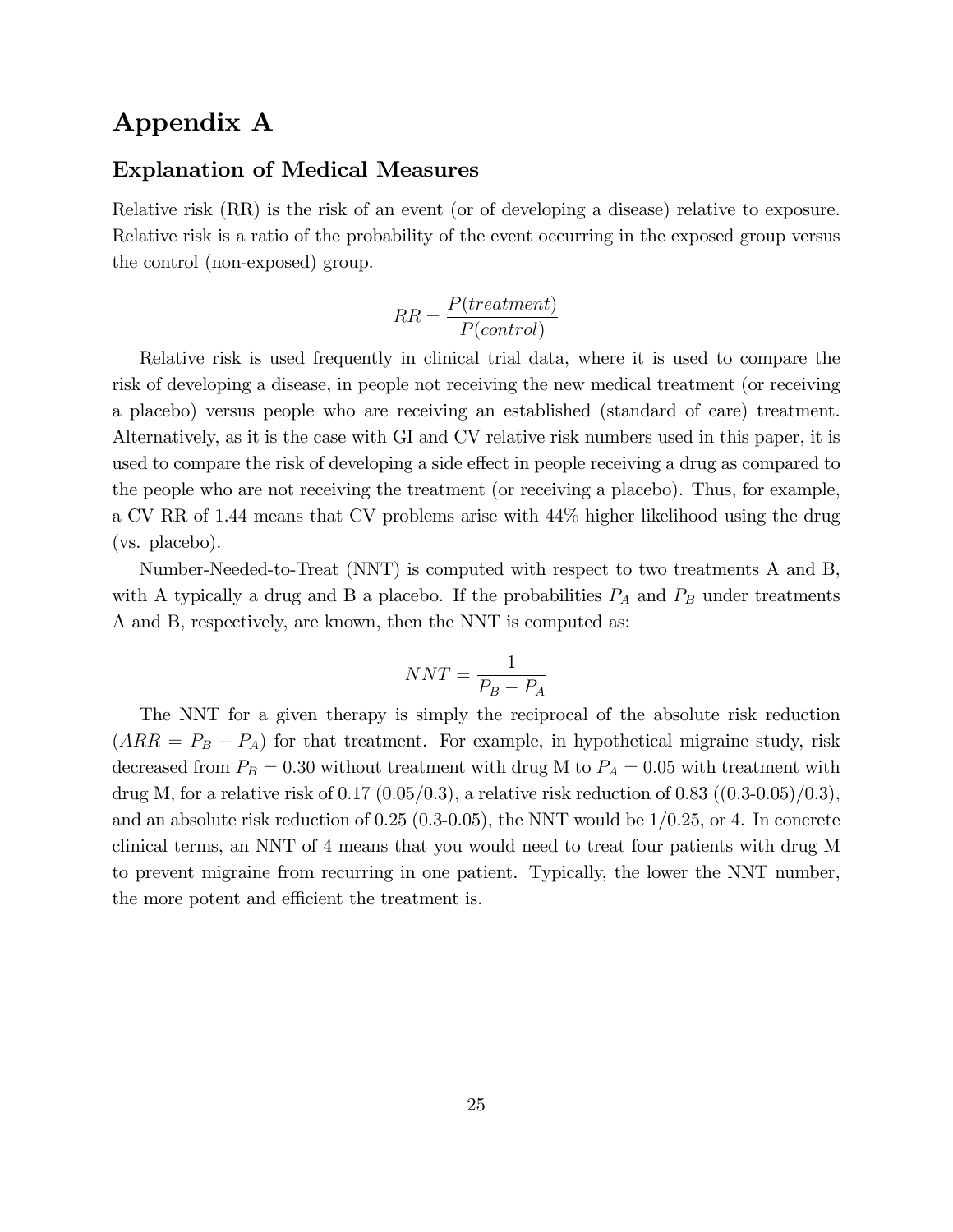## Appendix B

#### Additional Active Ingredients and the List of Advertised Products

Some of the marketed pain relievers contain additional active ingredients that either help specific pain relief (as is the case with most menstrual pain relief formulas) or affect the efficiency of pain relief. The most common additional ingredients are the following:

Caffeine. Analgesic active ingredients combining caffeine with aspirin, acetaminophen, or both are also available as OTC drugs (Midol and Pamprin for menstrual pain, Excedrin for headache and migraine, Bayer for body aches). Caffeine is considered an analgesic adjuvant, that is, it enhances the analgesic effects of aspirin, acetaminophen and ibuprofen; yet it is ineffective when used alone. Caffeine appears to shift the analgesic dose-response curve upwards, thereby providing more pain relief for a given dose of analgesic.

Aspirin/Acetaminophen Combinations. Aspirin and acetaminophen combination enhance efficiency of pain relief by adding active ingredients that produce the same effect but by different channels. These combinations are expected to have lower side effects than aspirin alone. Excedrin, Midol and Pamprin use this mix.

Other Formulas. Night formulae (e.g., Tylenol PM) contain an additional ingredient, Diphenhydramine HCl, which is a sleep aid. Generally, any drug marketed for children (e.g., Tylenol Meltaways) contains a smaller dose of the active ingredient (as little as one-third of the adult dose). Drugs marketed for menstrual purposes (such as Midol or Pamprin) with acetaminophen based formulae often contain diuretics such as Pamabrom and Pyrilamine Maleate.

Table 11 shows all the advertised brands and their products together with the list of active ingredients, recommended dosage, and maximum number of pills one is allowed to take within 24 hours.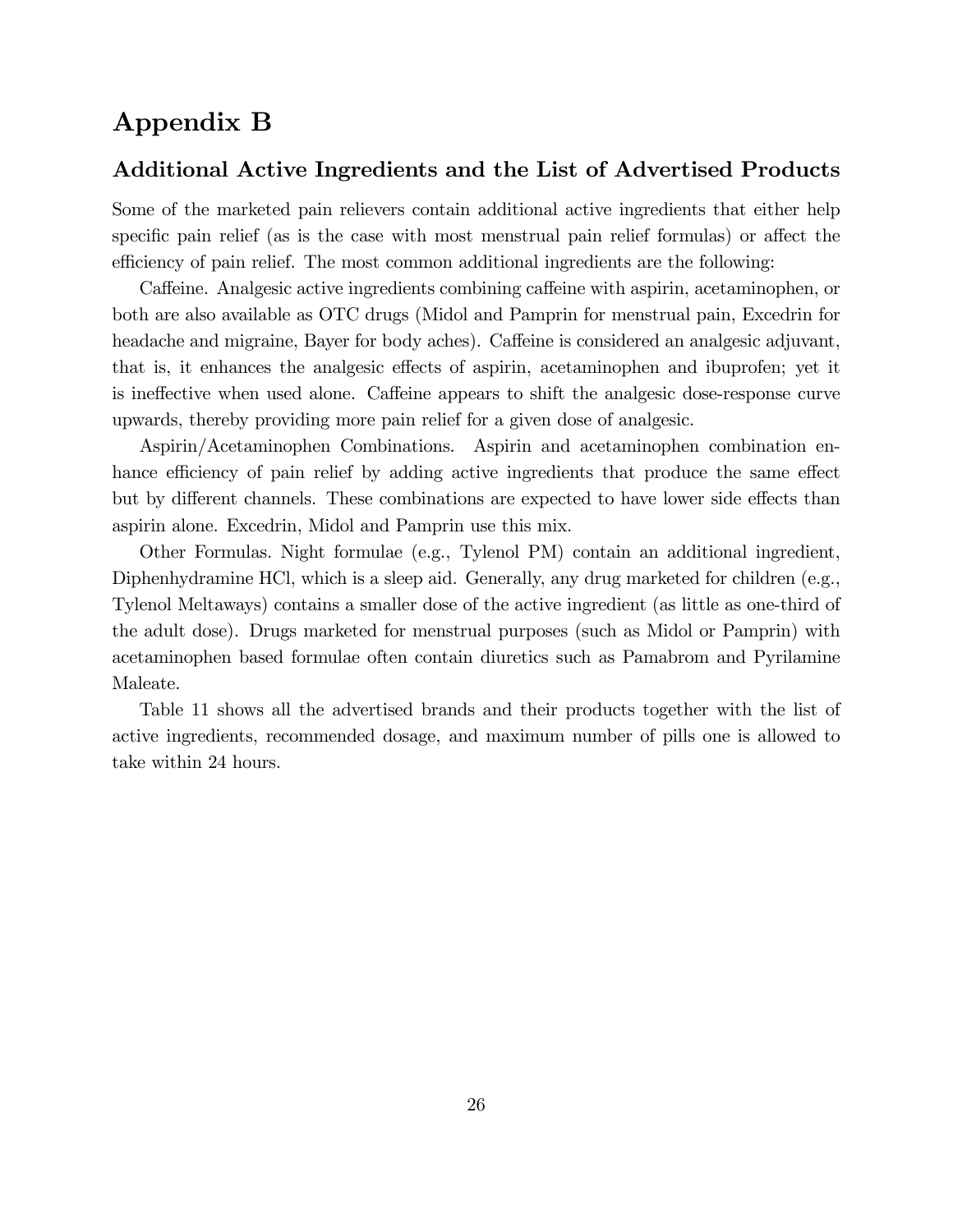| # of Prod      | <b>Brand and Product</b>                  | <b>Active Ingredients</b>                                               | <b>Dosage</b>                      | Max in 24 h     |
|----------------|-------------------------------------------|-------------------------------------------------------------------------|------------------------------------|-----------------|
| $\mathfrak{p}$ | Advil liquid                              | Sol. 200 mg ibuprofen                                                   | 1 every 4 to 6 h                   | 6               |
|                | Advil (tablets, caplets, gel<br>caplets)  | Ibuprofen 200 mg                                                        | 1 every 4 to 6 h                   | 6               |
| 1              | Aleve (tablets, caplets)                  | Naproxen Sodium 220 mg                                                  | 1 every 8 to 12 h                  | 3               |
| $\overline{3}$ | Bayer                                     | Aspirin 325 mg                                                          | 1 or 2 every 4 h<br>or 3 every 6 h | 12              |
|                | Bayer Back and Body                       | Aspirin 500 mg.<br>Caffeine 32.5 mg.                                    | 2 every 6 h                        | 8               |
|                | Bayer Extra strength                      | Aspirin 500 mg                                                          | 1 or 2 every 4 to<br>6 h           | $\overline{8}$  |
| 5              | Excedrin (extra strength)                 | Acetaminophen 250 mg,<br>Aspirin 250 mg,<br>Caffeine 65 mg              | $2$ every 6 h                      | $\overline{8}$  |
|                | Excedrin (tension headache)               | Acetaminophen 500 mg,<br>65 mg caffeine                                 | 2 every 6 h                        | 8               |
|                | Excedrin (Migraine)                       | Acetaminophen 250 mg,<br>Aspirin 250 mg,<br>Caffeine 65 mg              | 2                                  | $\overline{2}$  |
|                | Excedrin (sinus headache)                 | Acetaminophen 325 mg<br>Phenylephrine HCl 5 mg                          | 2 every 4 h                        | 12              |
|                | Excedrin (PM)                             | Acetaminophen 500 mg,<br>Diphenhydramine citrate 38<br>mq               | 2                                  |                 |
| 6              | Midol (menstrual complete)                | Acetaminophen 500 mg,<br>Caffeine 60 mg,<br>Pyrilamine maleate 15 mg    | 2 every 6 h                        | 8               |
|                | Midol (premenstrual)                      | Acetaminophen 500 mg,<br>Pamabrom 25 mg,<br>Pyrilamine maleate 15 mg    | 2 every 6 h                        | 8               |
|                | Midol (cramps and body aches)             | Ibuprofen 200 mg                                                        | 1 every 4 to 6 h                   | 6               |
|                | Midol (extended relief)                   | Naproxen sodium 220 mg                                                  | 1 every 8 to 12 h                  | 3               |
|                | Midol (menstrual headache)                | Acetaminophen 500 mg,<br>65 mg caffeine                                 | 2 every 6 h                        | 8               |
|                | Midol (teen formula)                      | Acetaminophen 500 mg<br>Pamabrom 25 mg                                  | 2 every 6 h                        | 8               |
| $\overline{2}$ | Motrin IB                                 | Ibuprofen 200mg                                                         | 1 every 4 to 6 h                   | 6               |
|                | Children's Motrin, Motrin Jr.<br>Strength | Ibuprofen 100mg                                                         | 2 or 3 caplets                     | 4               |
| 3              | Pamprin (multi symptom)                   | Acetaminophen 500 mg,<br>Pamabrom 25 mg,<br>Pyrilamine maleate 15 mg    | 2 every $4-6$ h                    | 8               |
|                | Pamprin (all day)                         | Naproxen sodium 220 mg                                                  | 1 every 8 to 12 h                  | $\mathsf 3$     |
|                | Pamprin (cramp)                           | Acetaminophen 250 mg,<br>Magnesium salicylate 250 mg,<br>Pamabrom 25 mg | 2 every $4-6h$                     | 8               |
| 7              | <b>Tylenol Arthritis</b>                  | Acetaminophen 650 mg                                                    | 2 every 8 h                        | 6               |
|                | <b>Tylenol Regular</b>                    | Acetaminophen 325 mg                                                    | 2 every 4 to 6 h                   | $\overline{12}$ |

Table 11. Advertised Brands and Their Products (2001-2005).

# Appendix C

### Determining the Efficiency Ranking of Active Ingredients

We reviewed a number of medical journal articles in attempt to rank the three efficiency measures (maximum level of pain relief achieved, onset to perceptible pain relief and duration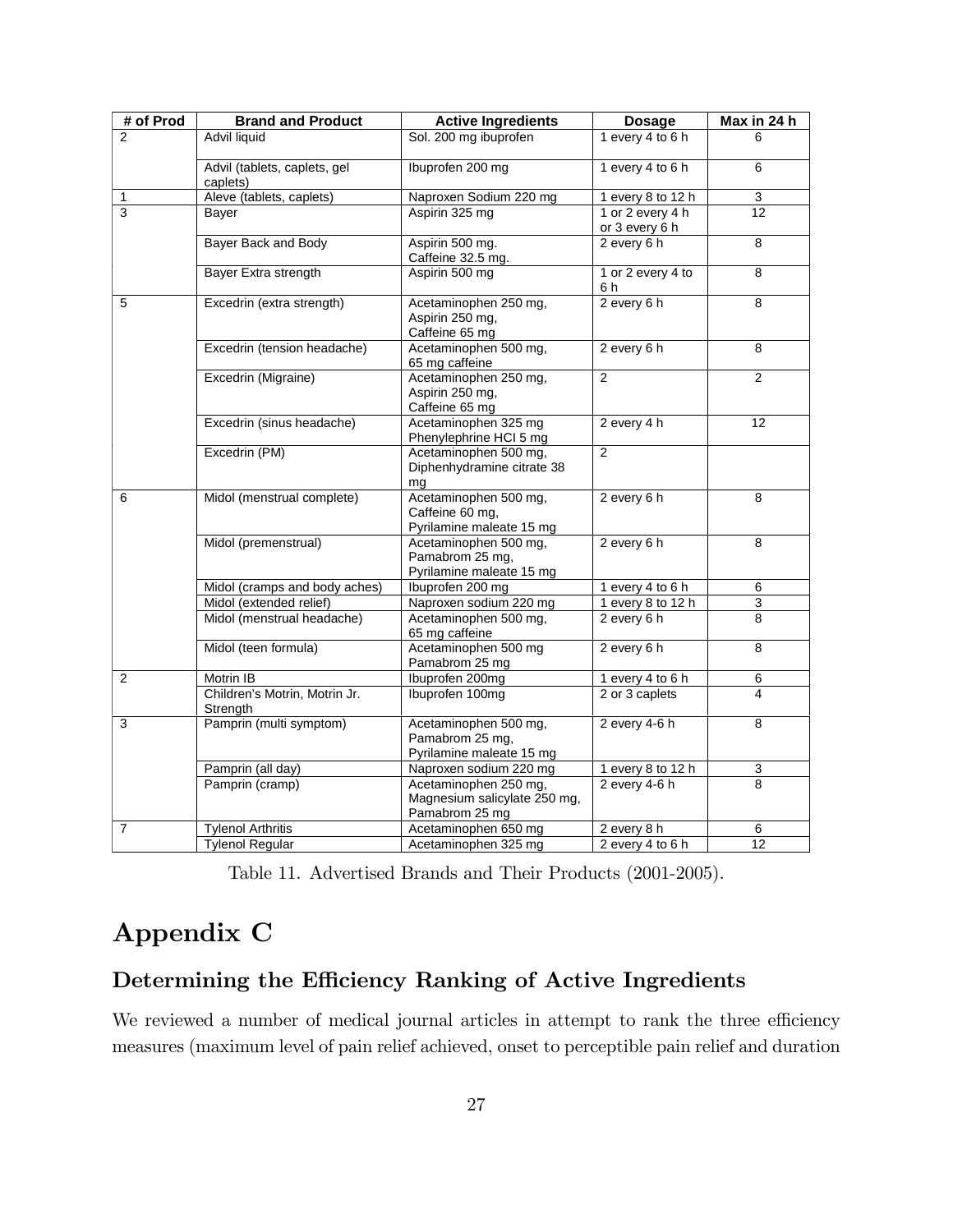of meaningful pain relief) of the analyzed active ingredients The most common occurrence in medical articles was a comparison of only two or three active ingredients. If the article X said that the drug A is more efficient than the drug B  $(A>B)$  and the article Y said that the drug B is more efficient than C  $(B>C)$ , then we conclude that A is more efficient than B and C (A>B>C). Below we also present the numbered list of references that were used to infer relative rankings. Table 9 lists all those relative relationships, references of medical articles (in parentheses), and gives the resulting ranking presented above in Table 3.

| Time to Perceptible Pain relief | Maximum pain relief achieved          | Duration of meaningful time relief   |
|---------------------------------|---------------------------------------|--------------------------------------|
| (Fast)                          | (Strength)                            | (Longevity)                          |
|                                 |                                       |                                      |
| Sol Ibuprofen>Ibuprofen (1,6)   | Naproxen>Aspirin (3)                  | Naproxen>Aspirin (3)                 |
| Ibuprofen>Acetaminophen (1,5,6) | Ibuprofen> Acetaminophen (2,6,5,7,10) | Ibuprofen>Acetaminophen (2,4,5,9,10) |
| Acetaminophen>Naproxen (10)     | Naproxen>Acetaminophen (2,4,7,8,10)   | Ibuprofen/Sol Ib>Acetaminophen (6)   |
| Naproxen>Asprin (3)             | Naproxen>Ibuprofen (4)                | Naproxen>Ibuprofen (4)               |
|                                 | Acetaminophen>Aspirin (10)            | Naproxen>Acetaminophen (2,4,8,9)     |
|                                 |                                       | Acetaminophen>Aspirin (10)           |
|                                 | <b>Resulting Ranking (Table 3):</b>   |                                      |
| Soluble Ibuprofen               | Naproxen                              | Naproxen Sodium                      |
| Ibuprofen                       | Ibuprofen                             | Ibuprofen/Soluble Ibuprofen          |
| Acetaminophen                   | Acetaminophen                         | Acetaminophen                        |
| Naproxen Sodium                 | Aspirin                               | Aspirin                              |
| Aspirin                         |                                       |                                      |

Table 12: Relative Efficiency Ranking of Different Analgesic Agents

#### References:

(1) Packman, B., Packman, E. Doyle, G, Cooper, S., Ashraf, E., Koronkiewicz, K. and Jayawardena, S. 2000. Solubilized Ibuprofen: Evaluation of Onset, Relief, and Safety of a Novel Formulation in the Treatment of Episodic Tension-type Headache. Headache: The Journal of Head and Face Pain. Volume 40 Issue 7 Page 561-567

(2) Hyllested, M., Jones, S., Pedersen, J.L., Kehlet, H. 2002. Comparative effect of paracetamol, NSAIDs or their combination in postoperative pain management: a qualitative review. Br J Anaesth. 88:199-214.

(3) Forbes, J.A., Keller, C.K., Smith, J.W., Zeleznock, J.R., Sevelius, H., Beaver, W.T. 1986. Analgesic effect of naproxen sodium, codeine, a naproxen-codeine combination and aspirin on the postoperative pain of oral surgery. Pharmacotherapy. Sep-Oct 6(5):211-8

(4) Milsom, I., Minic, M., Dawood, Y., Akin, M., Spann, J., Niland, N. and R. Squire, A. 2002. Comparison of the efficacy and safety of nonprescription doses of naproxen and naproxen sodium with ibuprofen, acetaminophen, and placebo in the treatment of primary dysmenorrhea: a pooled analysis of five studies. Clinical Therapeutics. Vol 24(9) pp. 1384-1400(17)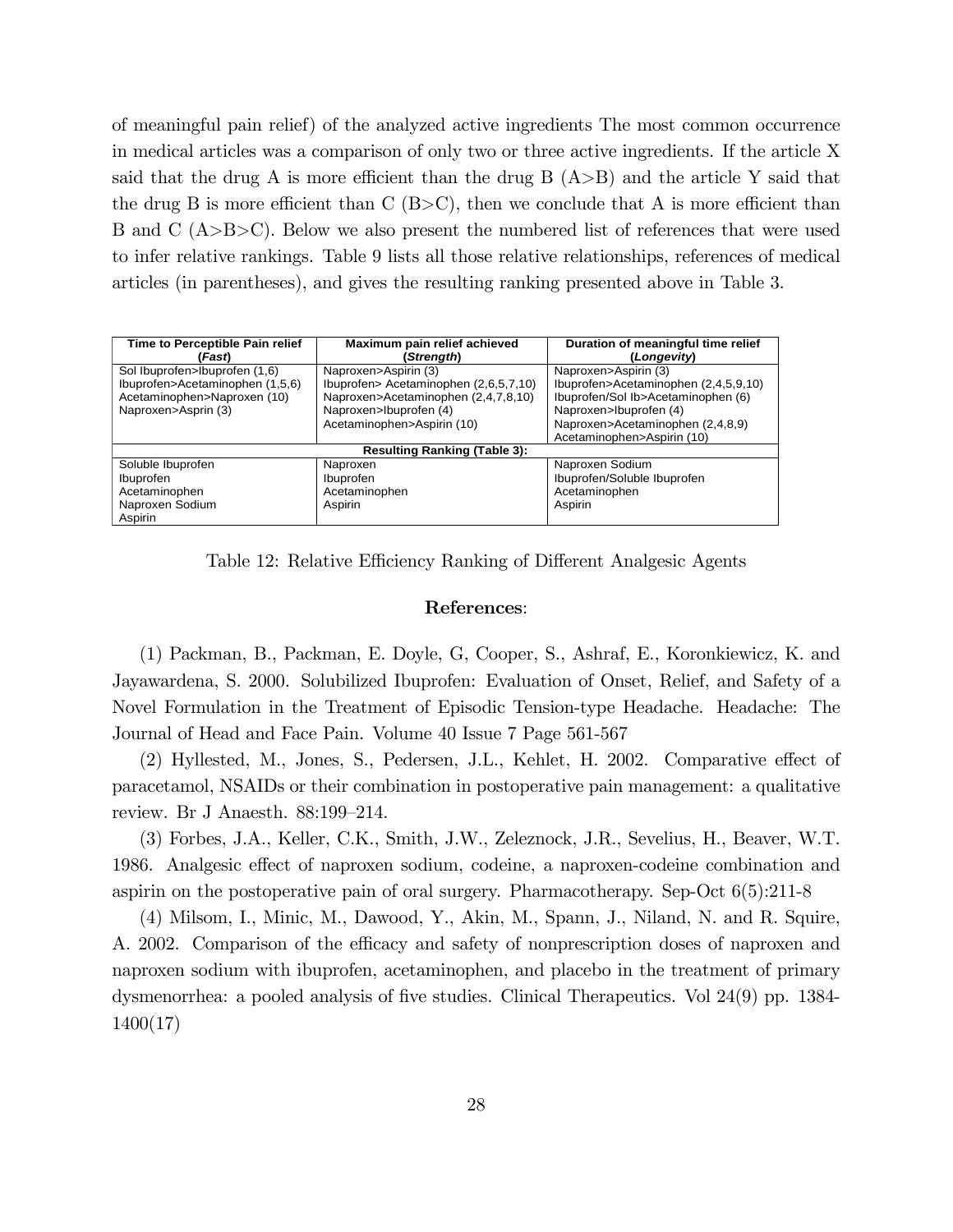(5) Cooper, S.A., Schachtel B.P., Goldman, E., Gelb, S., and Cohn, P. 1989. Ibuprofen and acetaminophen in the relief of acute pain: a randomized, double-blind, placebo-controlled study. Journal of Clinical Pharmacology. 29: 1026-1030

(6) Olson, N.Z., Otero, A.M., Marrero, I., Tirado, S., Cooper, S., Doyle, G., Jayawardena, S., and Sunshine, A. 2001. Onset of analgesia for liquigel ibuprofen 400 mg, acetaminophen 1000 mg, ketoprofen 25 mg, and placebo in the treatment of postoperative dental pain. Journal of Clinical Pharmacology. Nov 41(11):1238-47.

(7) Ong, C.K.S., Lirk, P., Tan, C.H. and Seymour, R.A. 2006. An Evidence-Based Update on Nonsteroidal Anti-Ináammatory Drugs. Clinical Medicine & Research. Volume 5, Number 1 : 19 -34

(8) Miller, D., Talbot, C., Simpson, W., Korey, A. 1987. A Comparison of Naproxen Sodium, Acetaminophen and Placebo in the Treatment of Muscle Contraction Headache. Headache: The Journal of Head and Face Pain.  $27(7)$  392–396.

(9) Lee, C., Straus, W.L., Balshaw, R., Barlas, S., Vogel, S., Schnitzer, T.J. 2004. A comparison of the efficacy and safety of nonsteroidal antiinflammatory agents versus acetaminophen in the treatment of osteoarthritis: a meta-analysis. Arthritis Rheum. 51:746–754

(10) Hersh, Elliot, Moore, Paul A. and Ross, Gilbert L. 2000. Over-the Counter Analgesics and Antipyretics: A Critical Assessment. Clinical Therapeutics. 22(5).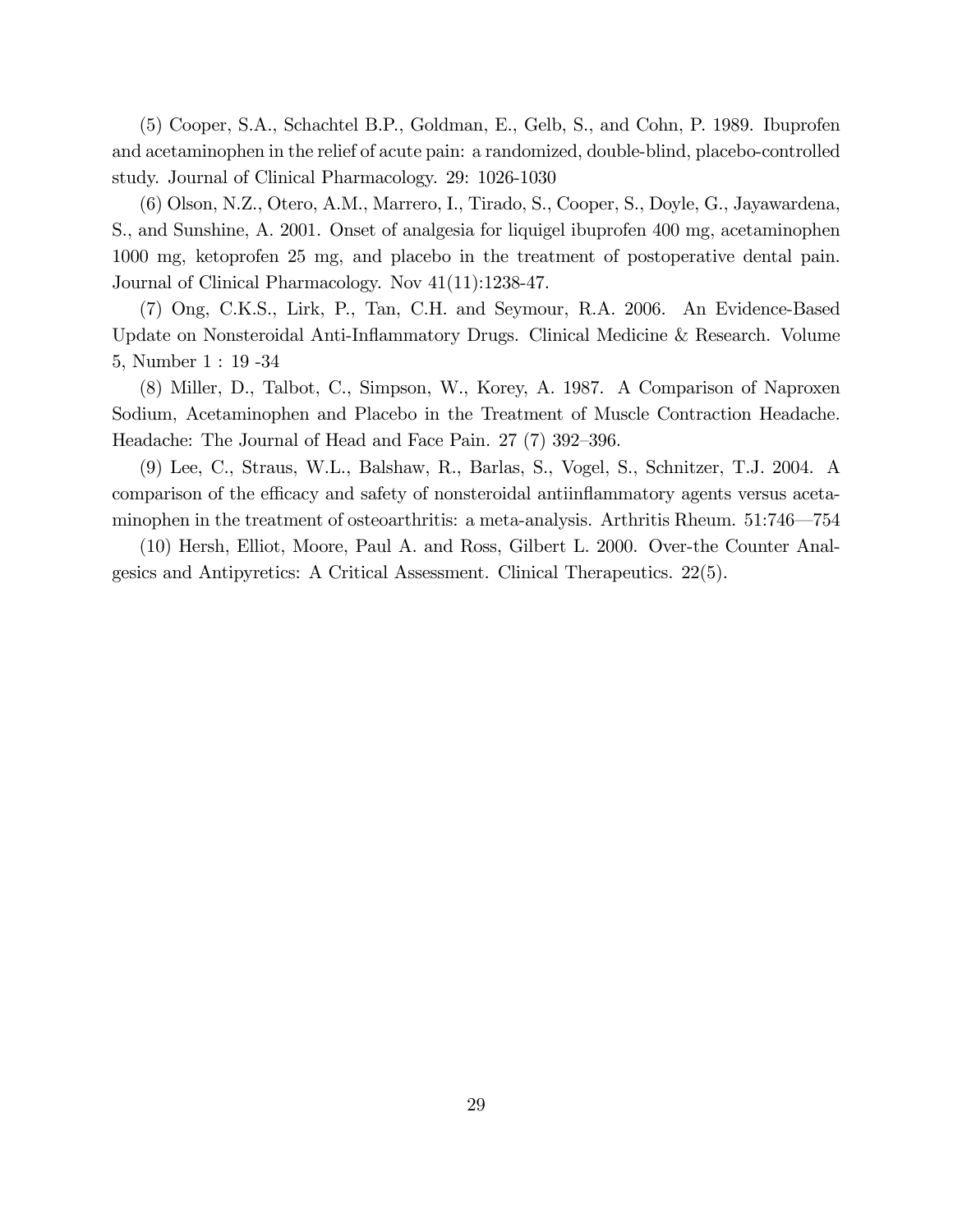# References

- [1] Abernethy, Avery M. and Franke, George R. 1996. The information content of advertising: a meta-analysis. Journal of Advertising. 25 1-17.
- [2] Abernethy, Avery M. and Butler, Daniel D. 1992. Advertising information: services versus products. Journal of Retailing. 68 398-419.
- [3] Abernethy, Avery M. and Franke, George R. 1998. FTC regulatory activity and the information content of advertising. Journal of Public Policy and Marketing. 17 239-256.
- [4] Aluf, Yana, and Oz Shy. 2001. Comparison advertising and competition. Mimeo. University of Haifa.
- [5] Anderson, Simon P. and Renault, RÈgis. 1999. Pricing, Product Diversity and Search Costs: a Bertrand-Chamberlin-Diamond Model. RAND Journal of Economics. 30 719- 735.
- [6] Anderson, Simon P. and Renault, RÈgis. 2006. Advertising Content. American Economic Review. 96(1) 93-113
- [7] Anderson, Simon P. and Renault, Régis. 2007. Comparative Advertising. *Mimeo.* University of Virginia.
- [8] Anderson, Simon P. and Renault, RÈgis. 2008. Sheening Characteristics in Advertising. Mimeo. University of Virginia.
- [9] Anderson, Simon P., de Palma, André, and Thisse, Jacques-François. 1992. Discrete Choice Theory of Product Differentiation. M.I.T. Press, Cambridge, Mass.
- [10] Bagwell, Kyle. 2007. The Economic Analysis of Advertising. Handbook of Industrial Organization. Elsevier.
- [11] Barigozzi, F., P. Garella, and M. Peitz. 2006. With a Little Help From My Enemy: Comparative vs. Generic Advertising. Mimeo. University of Bologna.
- [12] Belch, George E. 1981. An Examination of Comparative and Noncomparative Television Commercials: The Effects of Claim Variation and Repetition on Cognitive Response and Message Acceptance. Journal of Marketing Research. 18 333-49.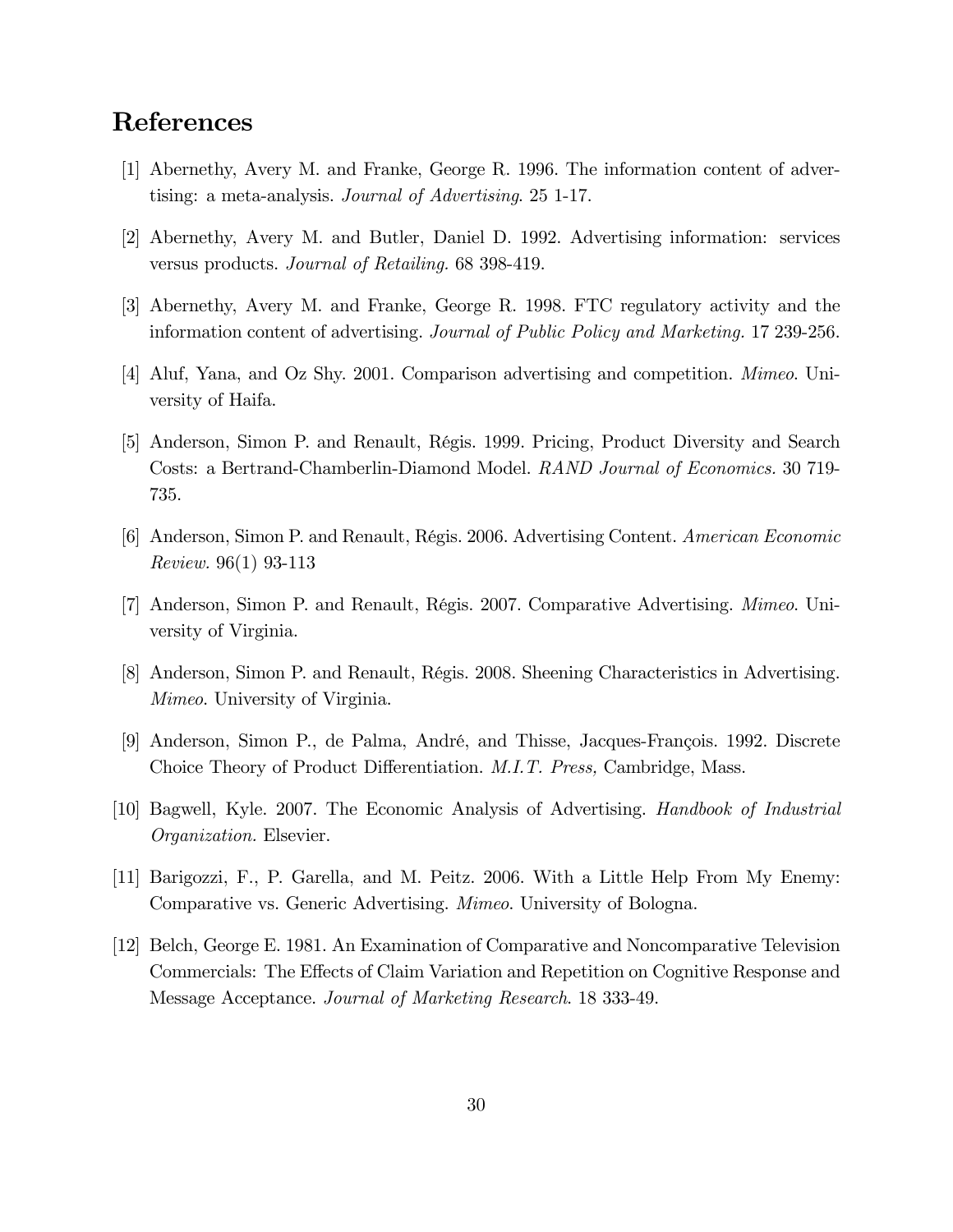- [13] Chou, L., Franke, G. R. and Wilcox, G. B. 1987. The Information Content of Comparative Magazine Ads: A Longitudinal Analysis. Journalism Quarterly. 64 (1): 119-24 250.
- [14] Chan, Andrew T., Manson, JoAnn E., Albert, Christine M., Chae, Claudia U., Rexrode, Kathryn M., Curhan, Gary C., Rimm, Eric B., Willett, Walter C. and Fuchs, Charles S. 2006. Nonsteroidal Anti-ináammatory Drugs, Acetaminophen, and the Risk of Cardiovascular Events. Circulation. 113 1578-1587.
- [15] Cooper, S.A., Schachtel B.P., Goldman, E., Gelb, S., and Cohn, P. 1989. Ibuprofen and acetaminophen in the relief of acute pain: a randomized, double-blind, placebocontrolled study. Journal of Clinical Pharmacology. 29: 1026-1030.
- [16] Droge, Cornelia. 1989. Shaping The Route to Attitude Change: Central Versus Peripheral Processing Through Comparative Versus Noncomparative Advertising. Journal of Marketing Research. 26 193-204.
- [17] Droge, Cornelia and Rene Y. Darmon. 1987. Associative Positioning Strategies Through Comparative Advertising: Attribute Versus Overall Similarity Approaches. Journal of Marketing Research. 24 377-88.
- [18] FDA and Consumer HealthCare Products Association. 2004. The OTC Drug Seminar Series: Over-the-Counter and On-the-Air The Advertising of OTC Drug Products. http://www.fda.gov/cder/offices/otc/ FDA\_CHPA\_seminar\_2004\_May.pdf.
- [19] Forbes, J.A., Keller, C.K., Smith, J.W., Zeleznock, J.R., Sevelius, H., Beaver, W.T.1986. Analgesic effect of naproxen sodium, codeine, a naproxen-codeine combination and aspirin on the postoperative pain of oral surgery. Pharmacotherapy. Sep-Oct 6(5):211-8.
- [20] Ford, Gary, Smith, Darlene B, Swasy, John. 1990. Consumer Skepticism of Advertising Claims: Testing Hypotheses from Economics of Information. Journal of Consumer Research. 16(4) 433-41
- [21] Golden, Linda L. 1979. Consumer Reactions to Explicit Brand Comparisons in Advertisements. Journal of Marketing Research. 16 517-32.
- [22] Goodwin, Steven and Michael Etgar. 1980. An Experimental Investigation of Comparative Advertising: Impact of Message Appeal, Information Load, and Utility of Product Class. Journal of Marketing Research. 17 187-202.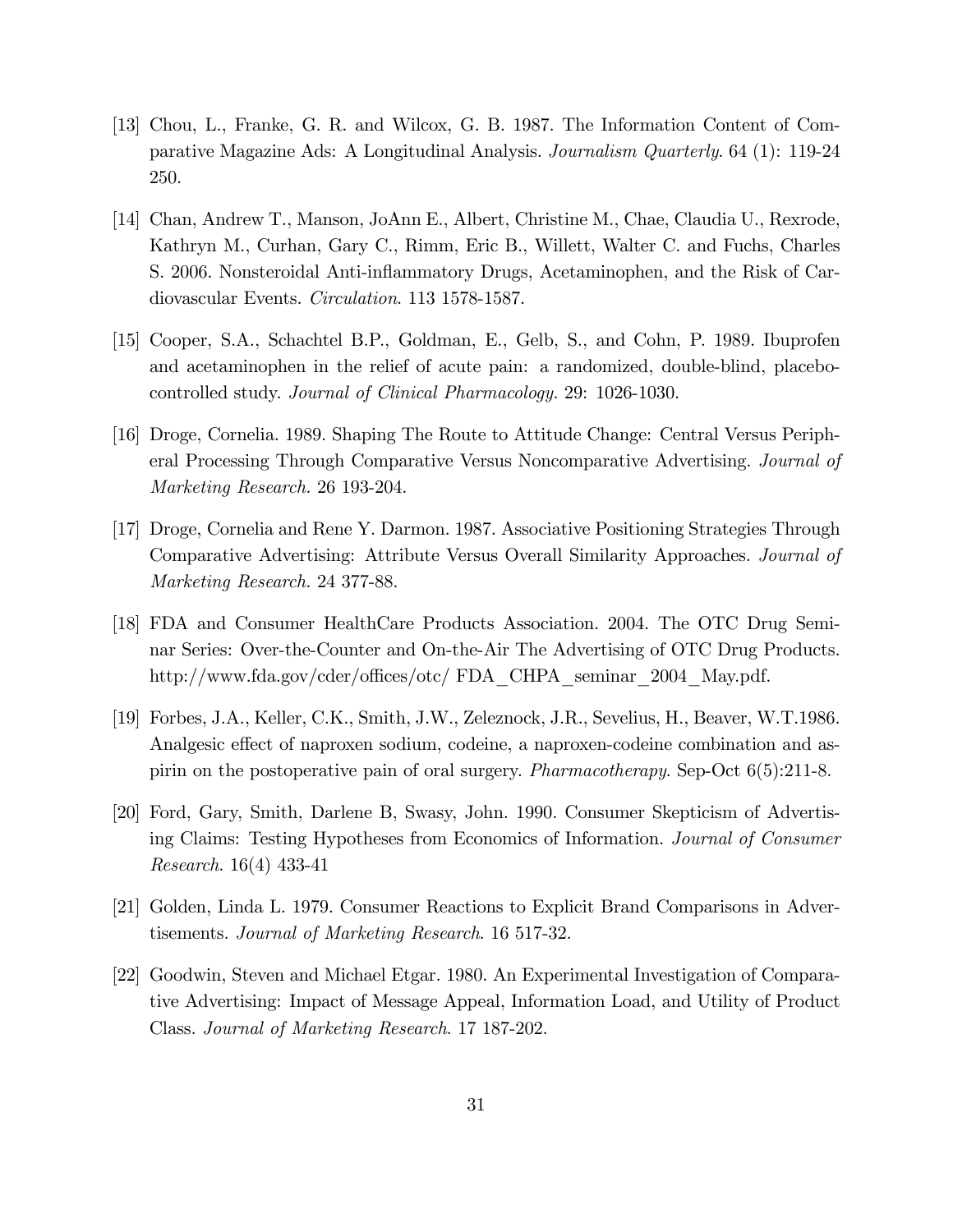- [23] Grewal, Dhruv, Sukumar Kavanoor, Edward F. Fern, Carolyn Costley, and James Barnes. 1997. Comparative Advertising: A Meta-Analysis of the Empirical Evidence. Journal of Marketing. 61 1-15.
- [24] Harmon, R. R., Razzouk, N. Y. and Stern, B. L. 1983. The Information Content of Comparative Magazine Advertisements. Journal of Advertising. 12 (4): 10-19.
- [25] Hersh, Elliot, Moore, Paul A. and Ross, Gilbert L. 2000. Over-the Counter Analgesics and Antipyretics: A Critical Assessment. Clinical Therapeutics. 22(5).
- [26] Hyllested, M., Jones, S., Pedersen, J.L., Kehlet, H. 2002. Comparative effect of paracetamol, NSAIDs or their combination in postoperative pain management: a qualitative review. *British Journal of Anaesthesia.* 88:199–214.
- [27] Lal, Rajiv and Matutes, Carmen. 1994. Retail Pricing and Advertising Strategies. Journal of Business. 67 345-370.
- [28] Lancaster, Kelvin J. 1966. A New Approach to Consumer Theory. Journal of Political Economy. 74 132-157.
- [29] Lee, C., Straus, W.L., Balshaw, R., Barlas, S., Vogel, S., Schnitzer, T.J. 2004. A comparison of the efficacy and safety of nonsteroidal antiinflammatory agents versus acetaminophen in the treatment of osteoarthritis: a meta-analysis. Arthritis and Rheumatism.  $51:746 - 754.$
- [30] Levine, Philip. 1976. Commercials That Name Competing Brands. Journal of Advertising Research. 16 7-14.
- [31] Madden, Charles S., Caballero, Marjorie J., and Matsukubo, Shinya. 1986. Analysis of information content in U.S. and Japanese magazine advertising. Journal of Advertising. 15 38-45.
- [32] Miller, D., Talbot, C., Simpson, W., Korey, A. 1987. A Comparison of Naproxen Sodium, Acetaminophen and Placebo in the Treatment of Muscle Contraction Headache. Headache: The Journal of Head and Face Pain.  $27(7)$  392–396.
- [33] Milsom, I., Minic, M., Dawood, Y., Akin, M., Spann, J., Niland, N. and R. Squire, A. 2002. Comparison of the efficacy and safety of nonprescription doses of naproxen and naproxen sodium with ibuprofen, acetaminophen, and placebo in the treatment of primary dysmenorrhea: a pooled analysis of Öve studies. Clinical Therapeutics. Vol 24(9) pp. 1384-1400(17).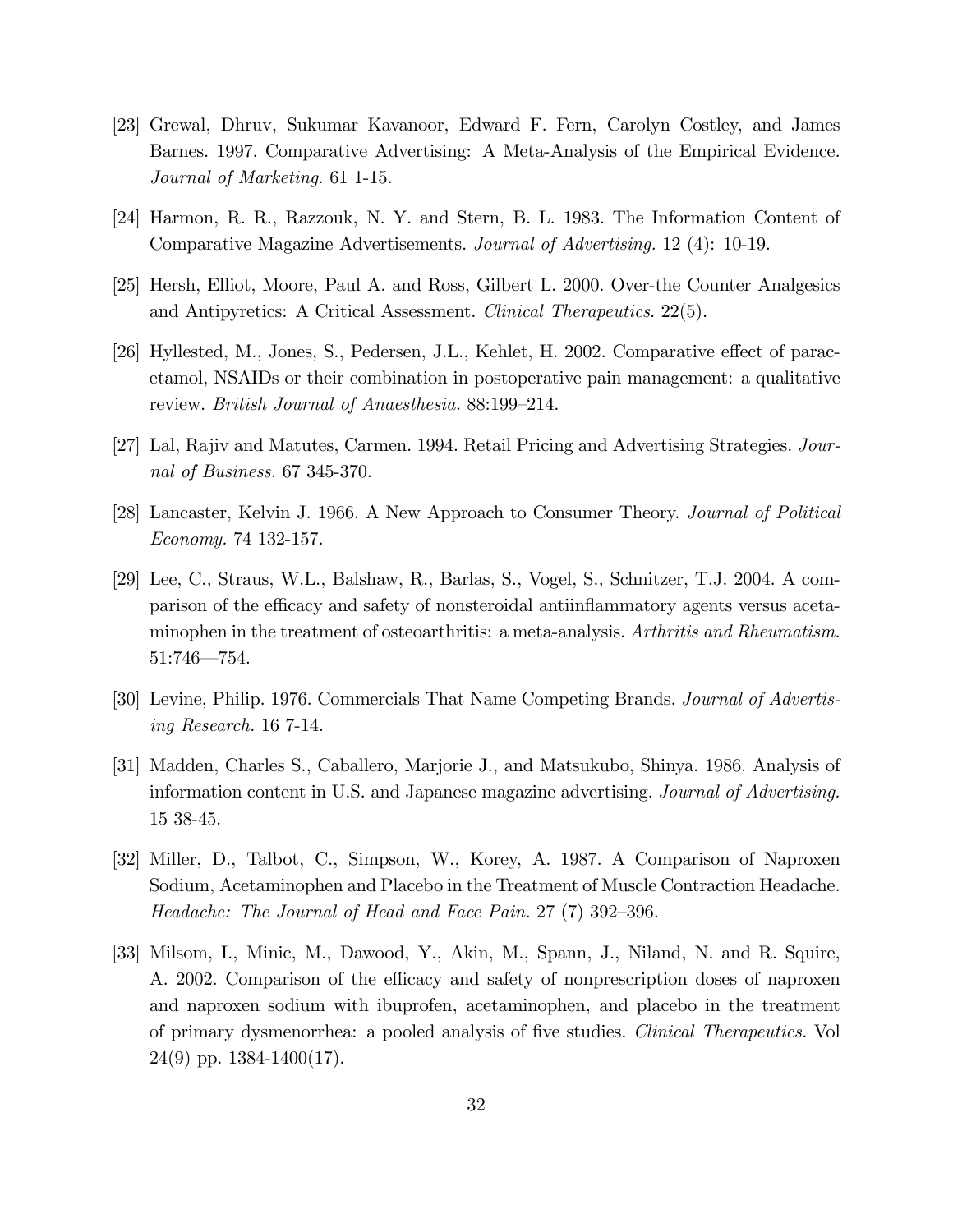- [34] Miniard, Paul W., Randall L. Rose, Michael J. Barone, and Kenneth C. Manning. 1993. On the Need for Relative Measures When Assessing Comparative Advertising Effects. Journal of Advertising. 22 41-57.
- [35] Nelson, P. 1970. Information and consumer behaviour. Journal of Political Economy. Vol. 78. pp. 311-29.
- [36] Neiman, Janet. 1987. The Trouble With Comparative Ads. Ad Week. BR4-5.
- [37] O'Connell, Theresa and Wilson, Ryan. 2006. Aleve Case History. Real People Campaign. http://www.thearf.com/.
- [38] Olson, N.Z., Otero, A.M., Marrero, I., Tirado, S., Cooper, S., Doyle, G., Jayawardena, S., and Sunshine, A. 2001. Onset of analgesia for liquigel ibuprofen 400 mg, acetaminophen 1000 mg, ketoprofen 25 mg, and placebo in the treatment of postoperative dental pain. *Journal of Clinical Pharmacology*. Nov  $41(11):1238-47$ .
- [39] Ong, C.K.S., Lirk, P., Tan, C.H. and Seymour, R.A. 2006. An Evidence-Based Update on Nonsteroidal Anti-Inflammatory Drugs. Clinical Medicine  $\mathcal{B}$  Research. Volume 5, Number 1 : 19 -34.
- [40] Oxford League Table of Analgesic Efficacy. 2007. http://www.jr2.ox.ac.uk/bandolier/
- [41] Packman, B., Packman, E. Doyle, G, Cooper, S., Ashraf, E., Koronkiewicz, K. and Jayawardena, S. 2000. Solubilized Ibuprofen: Evaluation of Onset, Relief, and Safety of a Novel Formulation in the Treatment of Episodic Tension-type Headache. Headache: The Journal of Head and Face Pain. Volume 40 Issue 7 Page 561-567.
- [42] Pechmann, Cornelia and Gabriel Esteban. 1994. Persuasion Processes Associated With Direct Comparative and Noncomparative Advertising and Implications for Advertising Effectiveness. Journal of Consumer Psychology, 403-32.
- [43] Pechmann, Cornelia and David W. Stewart. 1990. The Effects of Comparative Advertisement on Attention, Memory and Purchase Intentions. Journal of Consumer Research. 17 180-91.
- [44] Pechmann, Cornelia and S. Ratneshwar. 1991. The Use of Comparative Advertising for Brand Positioning: Association Versus Differentiation. Journal of Consumer Research. 18 145-60.